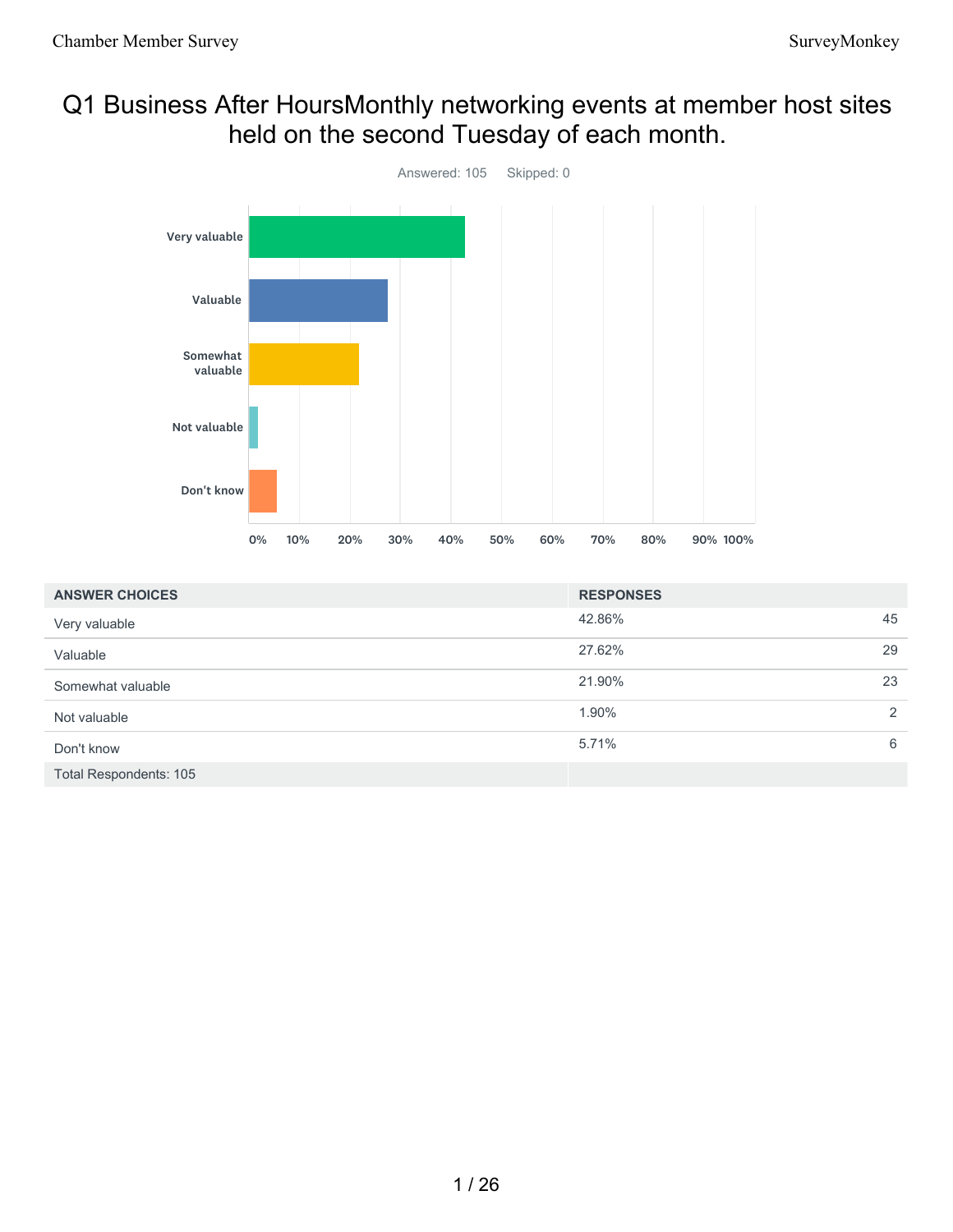# Q2 Business ShowcaseAnnual showcase event which highlights member products and services in a friendly, local setting that fosters networking.



| <b>ANSWER CHOICES</b>         | <b>RESPONSES</b> |                 |
|-------------------------------|------------------|-----------------|
| Very valuable                 | 22.86%           | 24              |
| Valuable                      | 38.10%           | 40              |
| Somewhat valuable             | 21.90%           | 23              |
| Not valuable                  | 5.71%            | 6               |
| Don't know                    | 11.43%           | 12 <sup>2</sup> |
| <b>Total Respondents: 105</b> |                  |                 |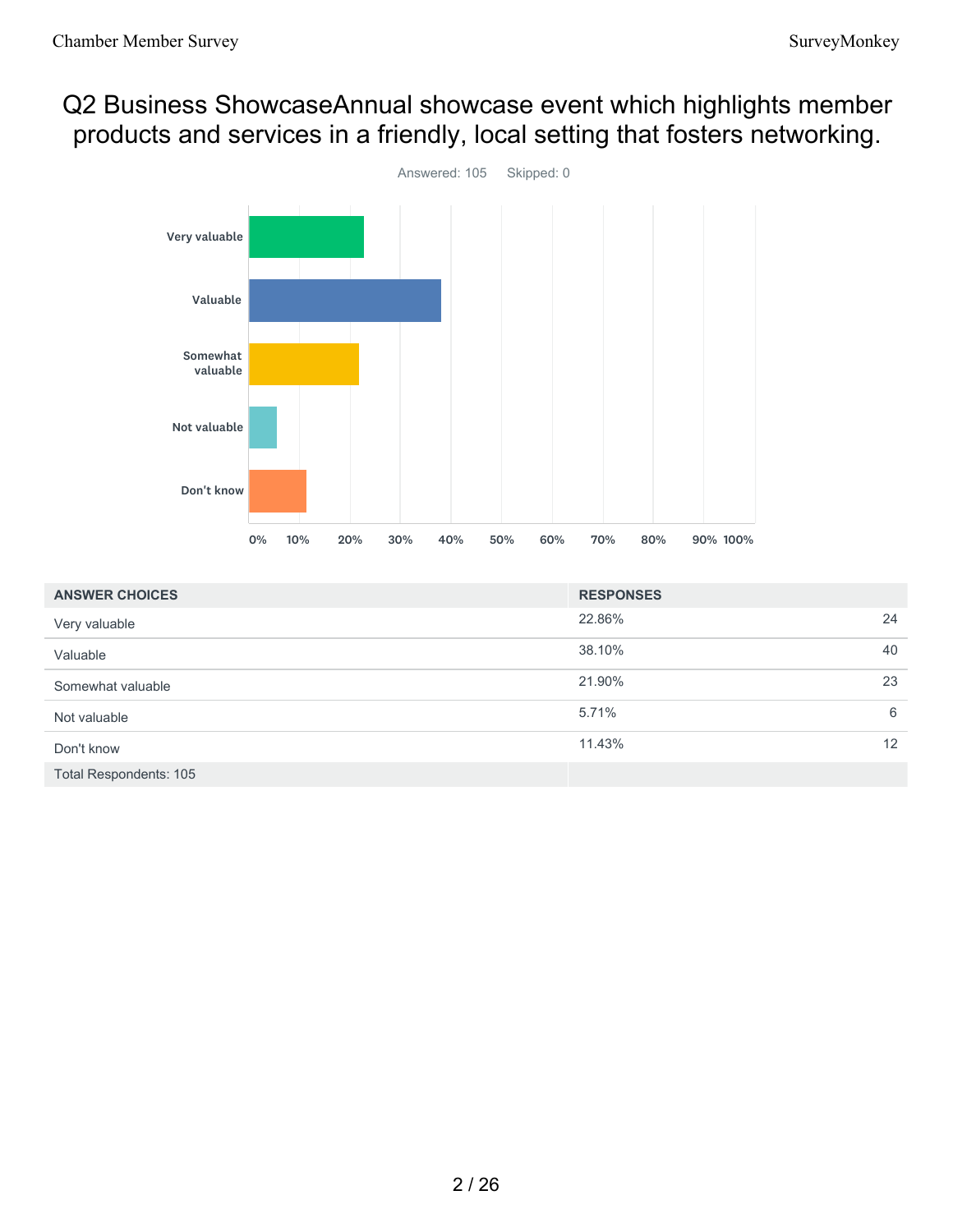# Q3 Tri-City ExpoAnnual expo (N.H.'s largest Business to Business networking event) hosted in partnership with the Greater Manchester and Nashua Chambers of Commerce.



| <b>ANSWER CHOICES</b>         | <b>RESPONSES</b> |    |
|-------------------------------|------------------|----|
| Very valuable                 | 16.19%           | 17 |
| Valuable                      | 28.57%           | 30 |
| Somewhat valuable             | 26.67%           | 28 |
| Not valuable                  | 7.62%            | 8  |
| Don't know                    | 20.95%           | 22 |
| <b>Total Respondents: 105</b> |                  |    |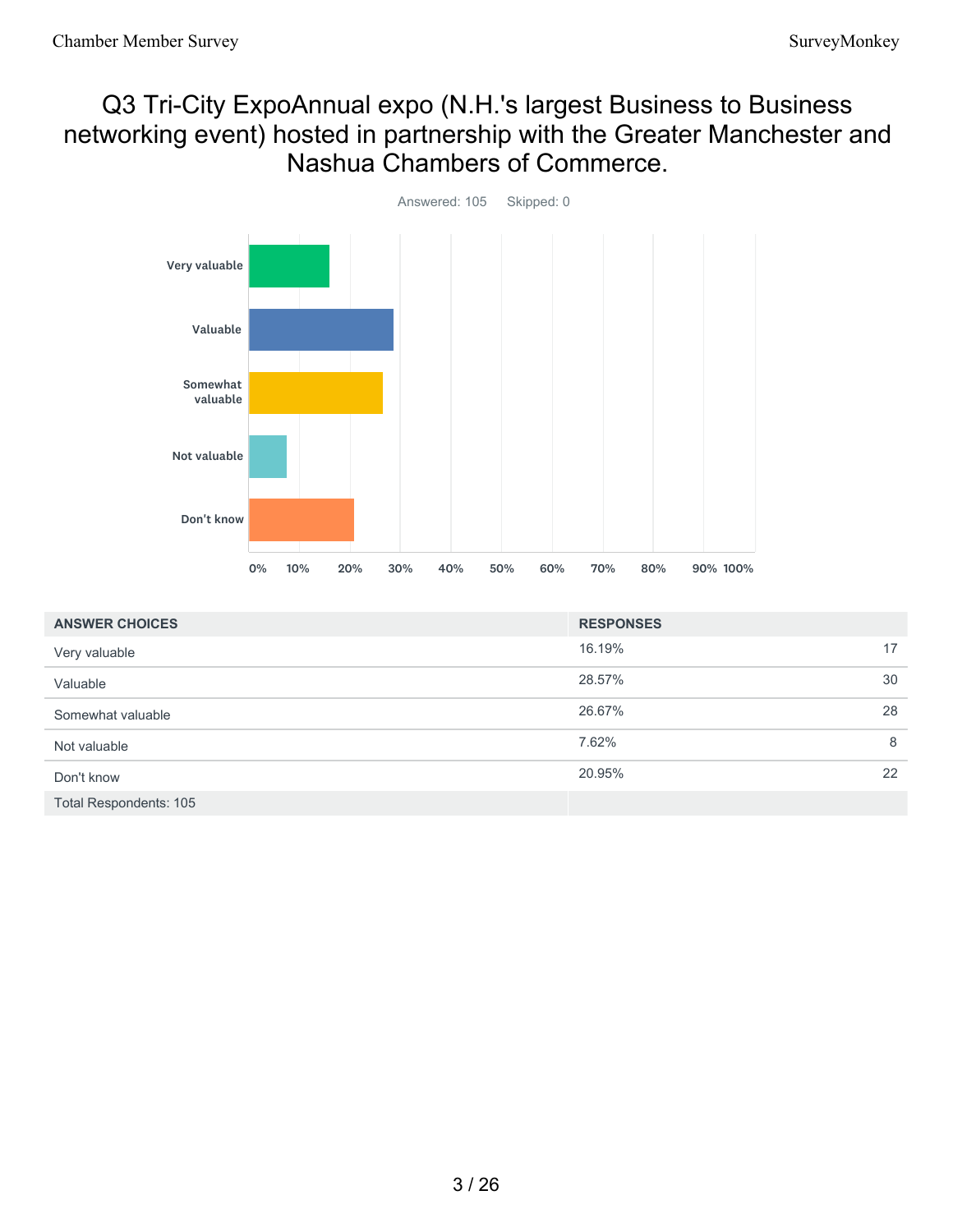## Q4 Breakfast / Luncheon Forums (State of the State, Economic Outlook, etc.)Monthly forums which focus on topics of interest to the business community.



| <b>ANSWER CHOICES</b>         | <b>RESPONSES</b> |          |
|-------------------------------|------------------|----------|
| Very valuable                 | 33.01%           | 34       |
| Valuable                      | 39.81%           | 41       |
| Somewhat valuable             | 14.56%           | 15       |
| Not valuable                  | $0.00\%$         | $\Omega$ |
| Don't know                    | 12.62%           | 13       |
| <b>Total Respondents: 103</b> |                  |          |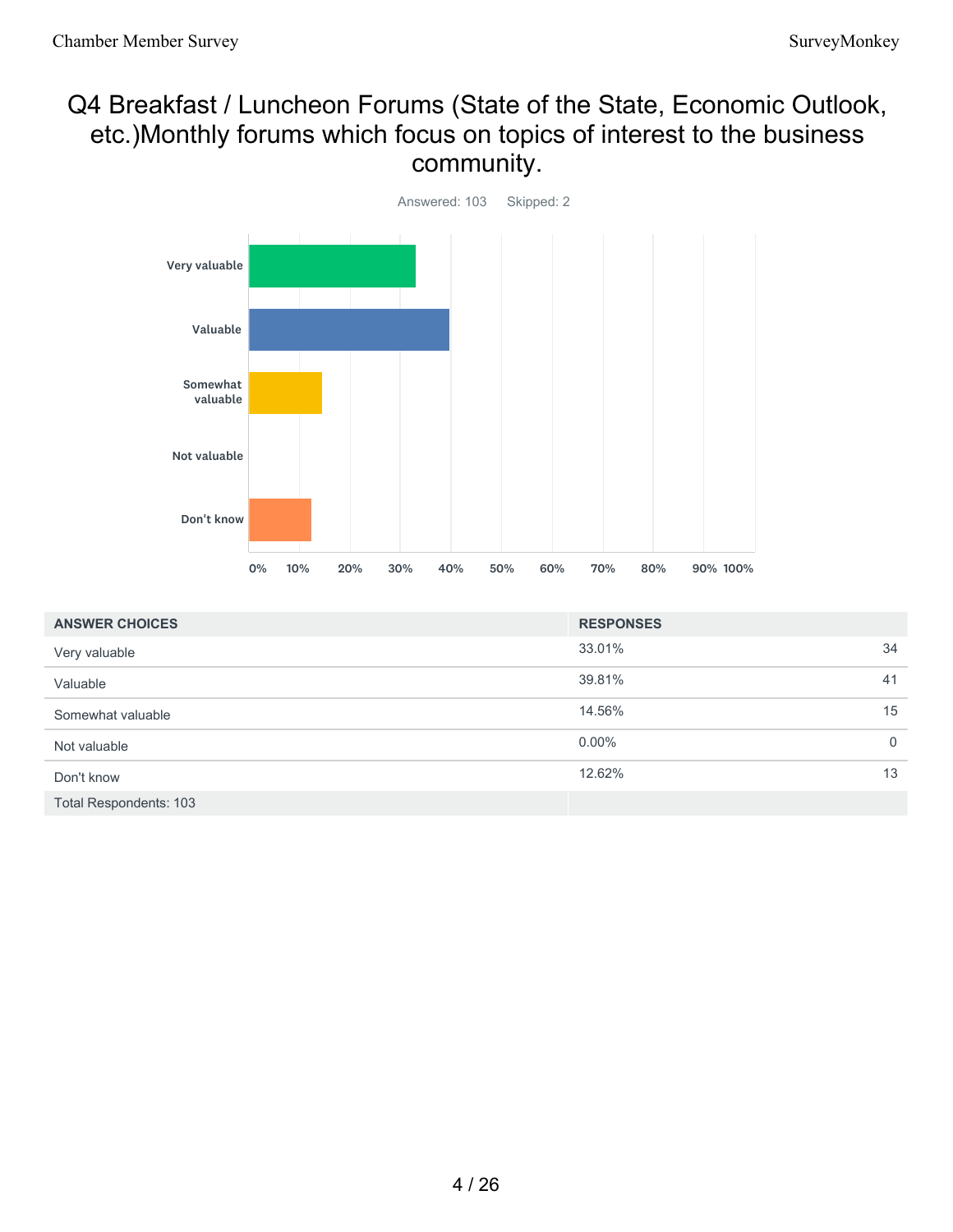# Q5 Pinnacle Awards LuncheonAnnual event recognizing outstanding members for professional excellence and commitment to the Chamber and the community.



| <b>ANSWER CHOICES</b>         | <b>RESPONSES</b> |                |
|-------------------------------|------------------|----------------|
| Very valuable                 | 16.19%           | 17             |
| Valuable                      | 30.48%           | 32             |
| Somewhat valuable             | 24.76%           | 26             |
| Not valuable                  | 6.67%            | $\overline{7}$ |
| Don't know                    | 21.90%           | 23             |
| <b>Total Respondents: 105</b> |                  |                |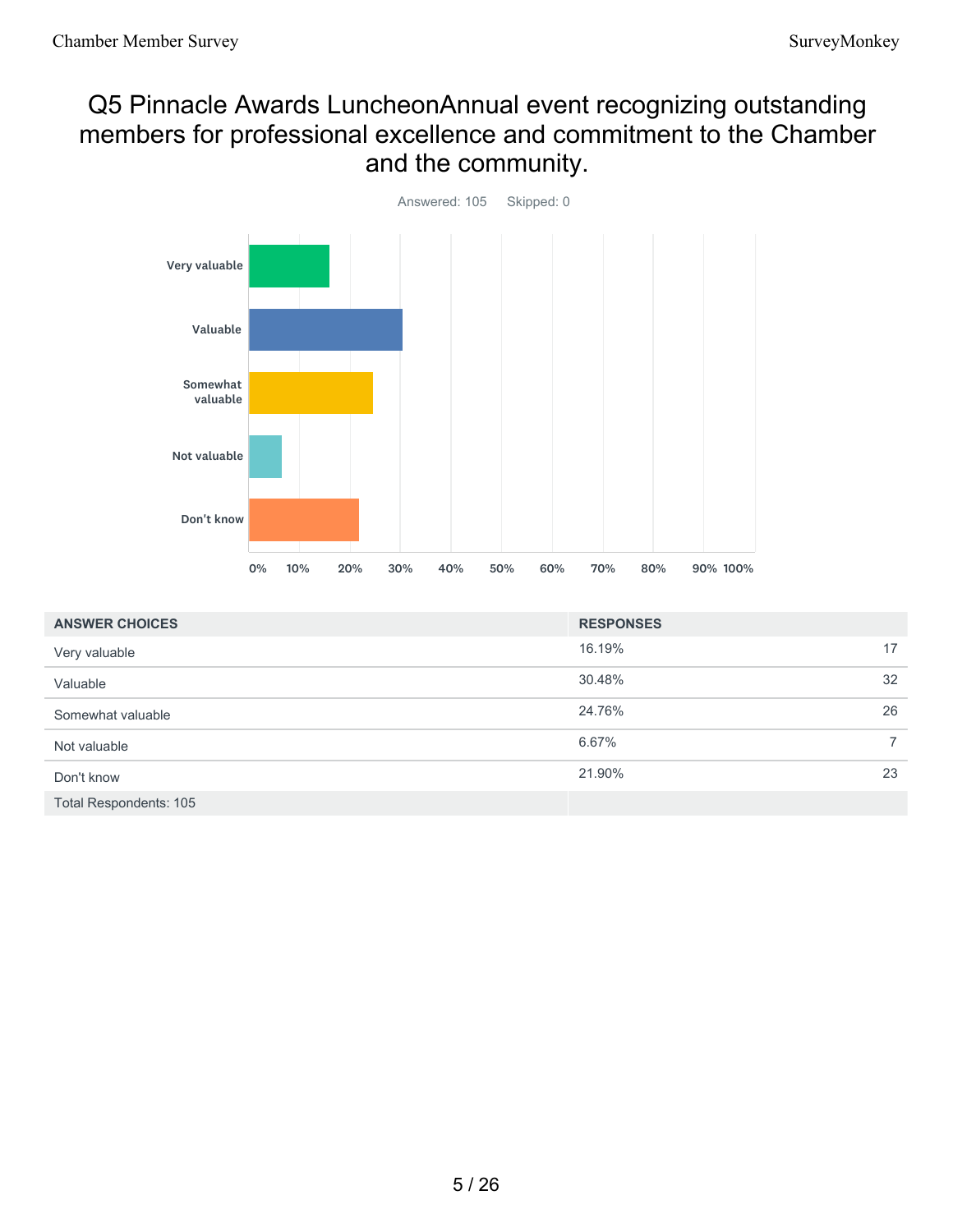## Q6 Leadership Greater ConcordAnnual program that fosters civic awareness and personal connections within the local community over a 10-month period.



| <b>ANSWER CHOICES</b>         | <b>RESPONSES</b> |    |
|-------------------------------|------------------|----|
| Very valuable                 | 45.19%           | 47 |
| Valuable                      | 24.04%           | 25 |
| Somewhat valuable             | 5.77%            | 6  |
| Not valuable                  | 0.96%            |    |
| Don't know                    | 24.04%           | 25 |
| <b>Total Respondents: 104</b> |                  |    |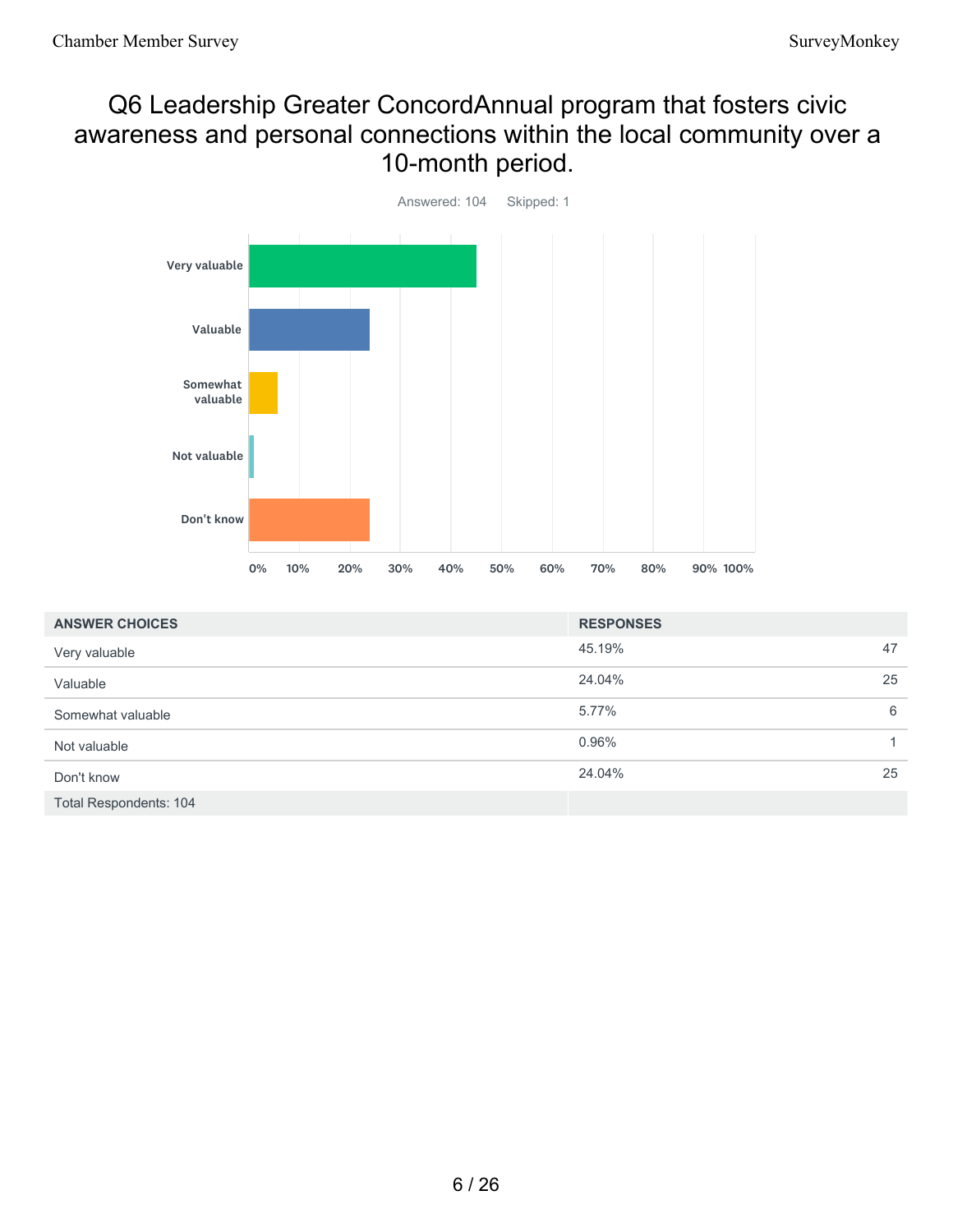# Q7 Concord Young Professional Network (CYPN)Ongoing professional and personal development initiative that promotes the growth of young professionals in the Capital region.



| <b>ANSWER CHOICES</b>         | <b>RESPONSES</b> |                |
|-------------------------------|------------------|----------------|
| Very valuable                 | 40.38%           | 42             |
| Valuable                      | 35.58%           | 37             |
| Somewhat valuable             | 6.73%            | $\overline{7}$ |
| Not valuable                  | 2.88%            | 3              |
| Don't know                    | 14.42%           | 15             |
| <b>Total Respondents: 104</b> |                  |                |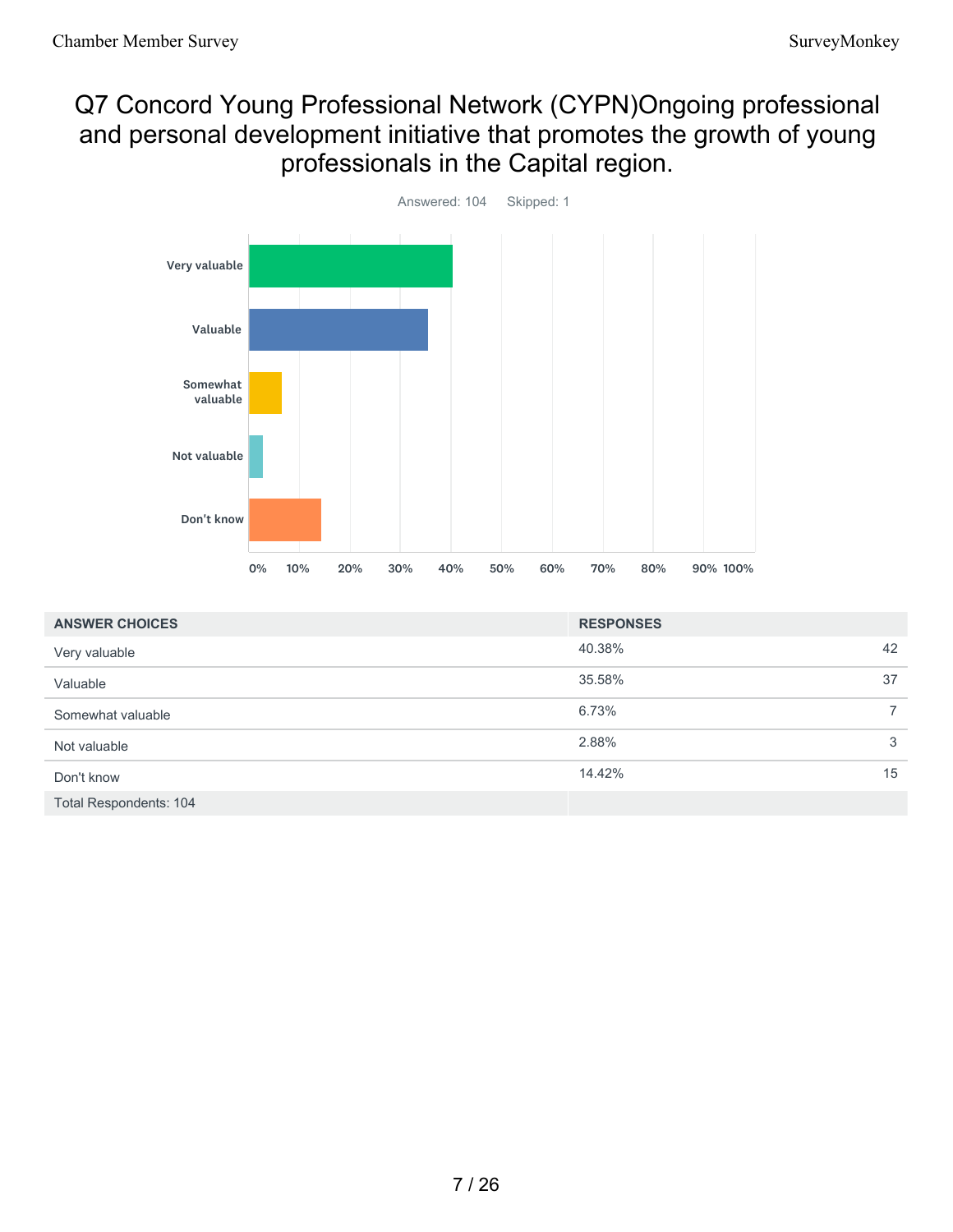## Q8 Capital Area Student Leadership (CASL)N.H.'s only regional student leadership and civic awareness program offered annually for Capital area high school sophomores.



| <b>ANSWER CHOICES</b>         | <b>RESPONSES</b> |                |
|-------------------------------|------------------|----------------|
| Very valuable                 | 31.43%           | 33             |
| Valuable                      | 23.81%           | 25             |
| Somewhat valuable             | 6.67%            | $\overline{7}$ |
| Not valuable                  | 3.81%            | $\overline{4}$ |
| Don't know                    | 34.29%           | 36             |
| <b>Total Respondents: 105</b> |                  |                |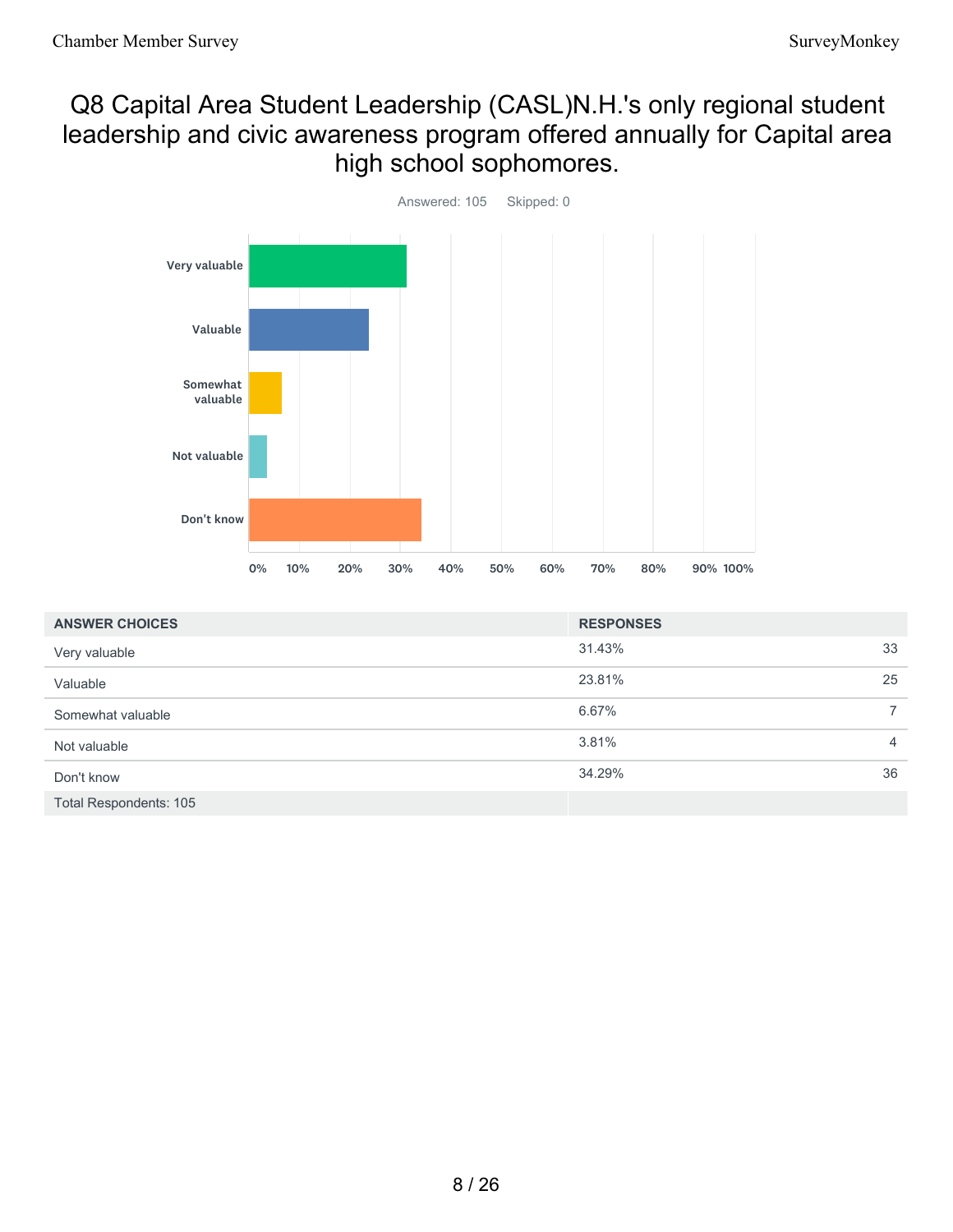## Q9 Over the past 11 years, the Chamber has put an emphasis on advancing the creative economy and promoting Concord as a cultural destination in New Hampshire. How important is the activity in your opinion?



| <b>ANSWER CHOICES</b>         | <b>RESPONSES</b> |               |
|-------------------------------|------------------|---------------|
| Very important                | 54.29%           | 57            |
| Important                     | 36.19%           | 38            |
| Somewhat important            | 7.62%            | 8             |
| Not important                 | 1.90%            | $\mathcal{P}$ |
| <b>Total Respondents: 105</b> |                  |               |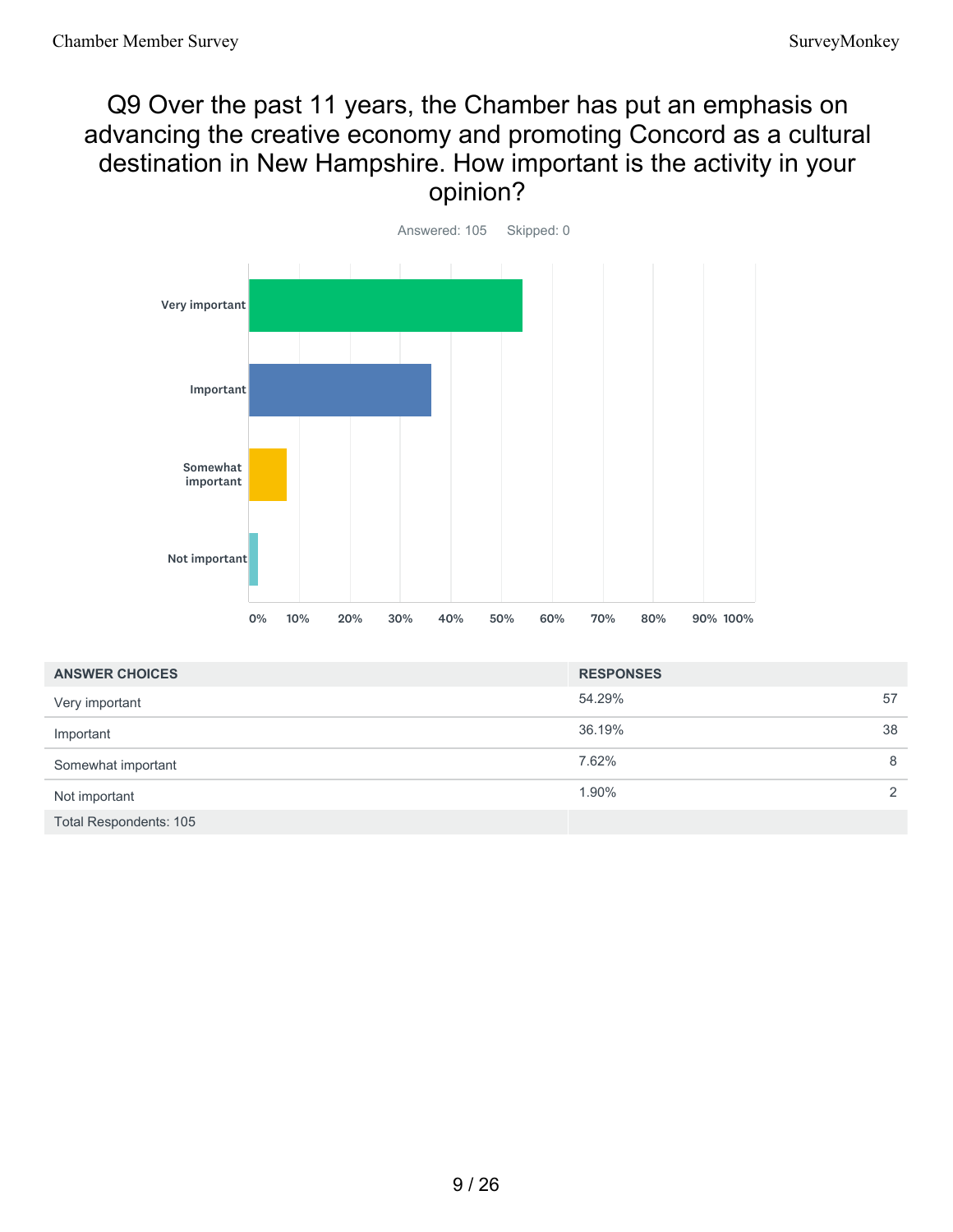# Q10 Are you aware to the Chamber's Member-to-Member and Prescription discount programs?



| <b>ANSWER CHOICES</b>  | <b>RESPONSES</b> |    |
|------------------------|------------------|----|
| Yes                    | 74.29%           | 78 |
| <b>No</b>              | 25.71%           | 27 |
| Total Respondents: 105 |                  |    |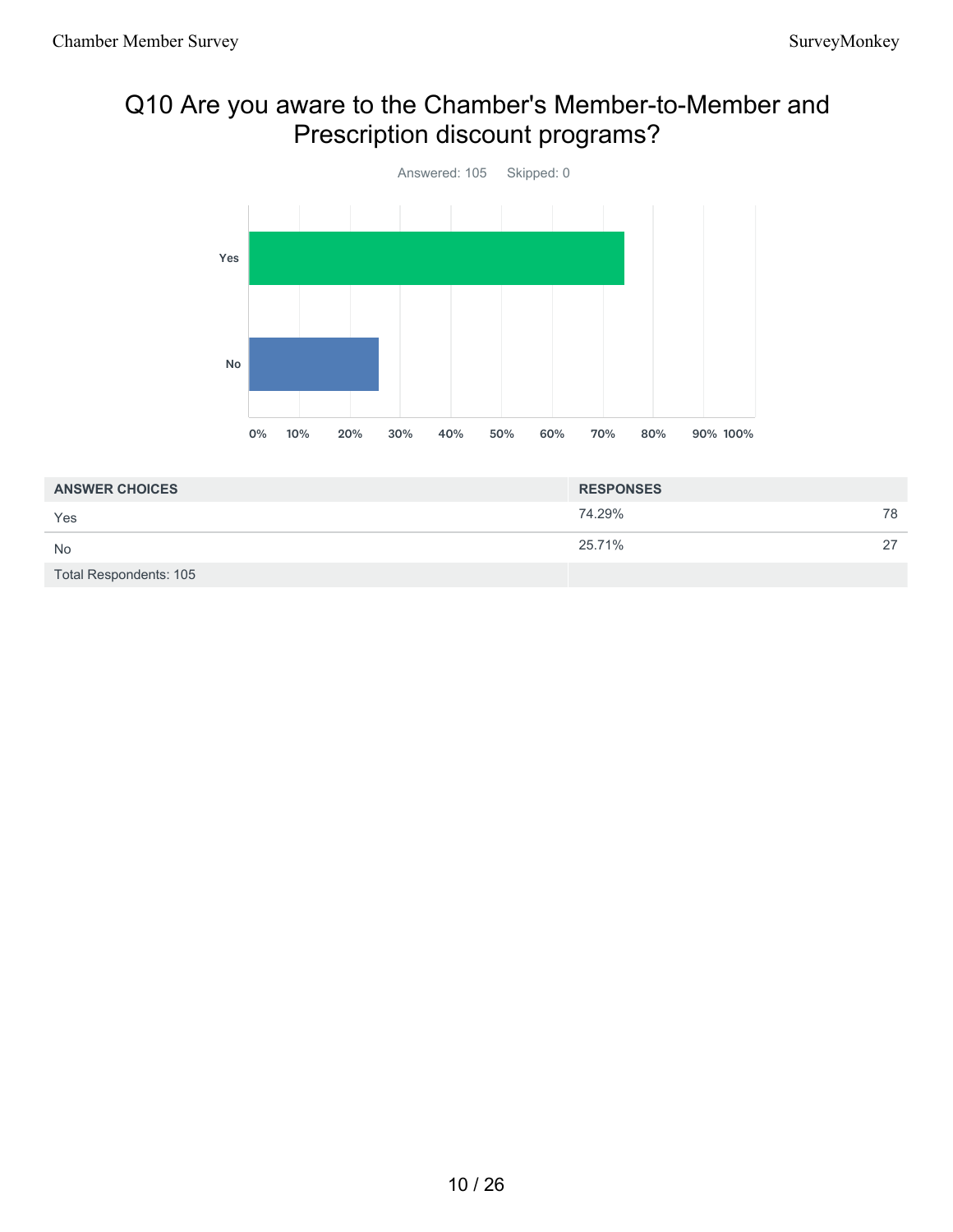# Q11 The Chamber has an active State Government Affairs Committee that tracks legislation that effects the business community and advocates on behalf of the membership. Do you see this as an important role for the Chamber to play?



| <b>ANSWER CHOICES</b>         | <b>RESPONSES</b> |    |
|-------------------------------|------------------|----|
| Yes                           | 85.71%           | 90 |
| <b>No</b>                     | 0.95%            |    |
| Not sure                      | 15.24%           | 16 |
| <b>Total Respondents: 105</b> |                  |    |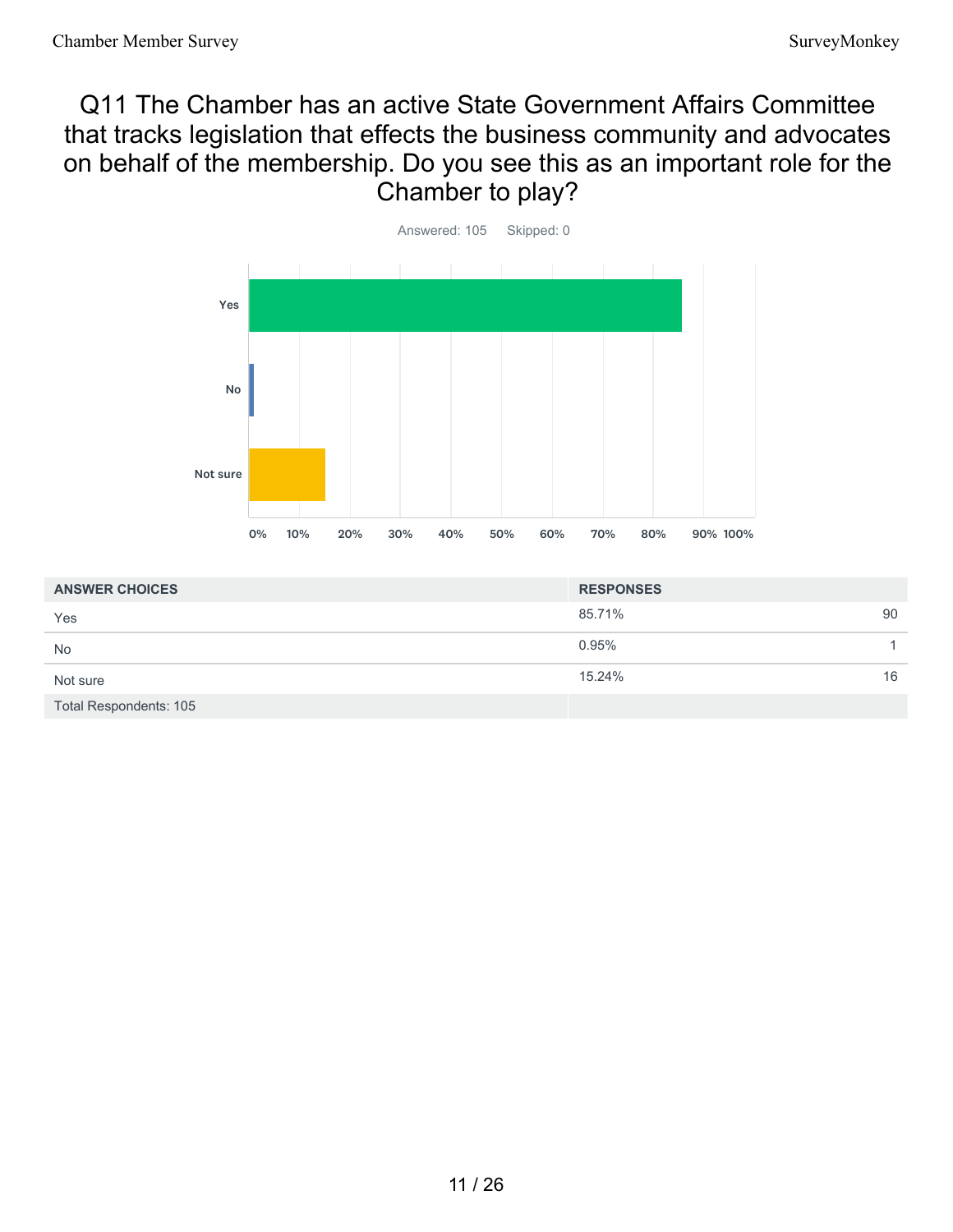# Q12 The Chamber has an active Local Government Affairs Committee that tracks policy that effects the business community and partners with the City on various community development initiatives. Do you see this as an important role for the Chamber to play?



| <b>ANSWER CHOICES</b>         | <b>RESPONSES</b> |    |
|-------------------------------|------------------|----|
| Yes                           | 91.35%           | 95 |
| <b>No</b>                     | $0.00\%$         | 0  |
| Not sure                      | 8.65%            | 9  |
| <b>Total Respondents: 104</b> |                  |    |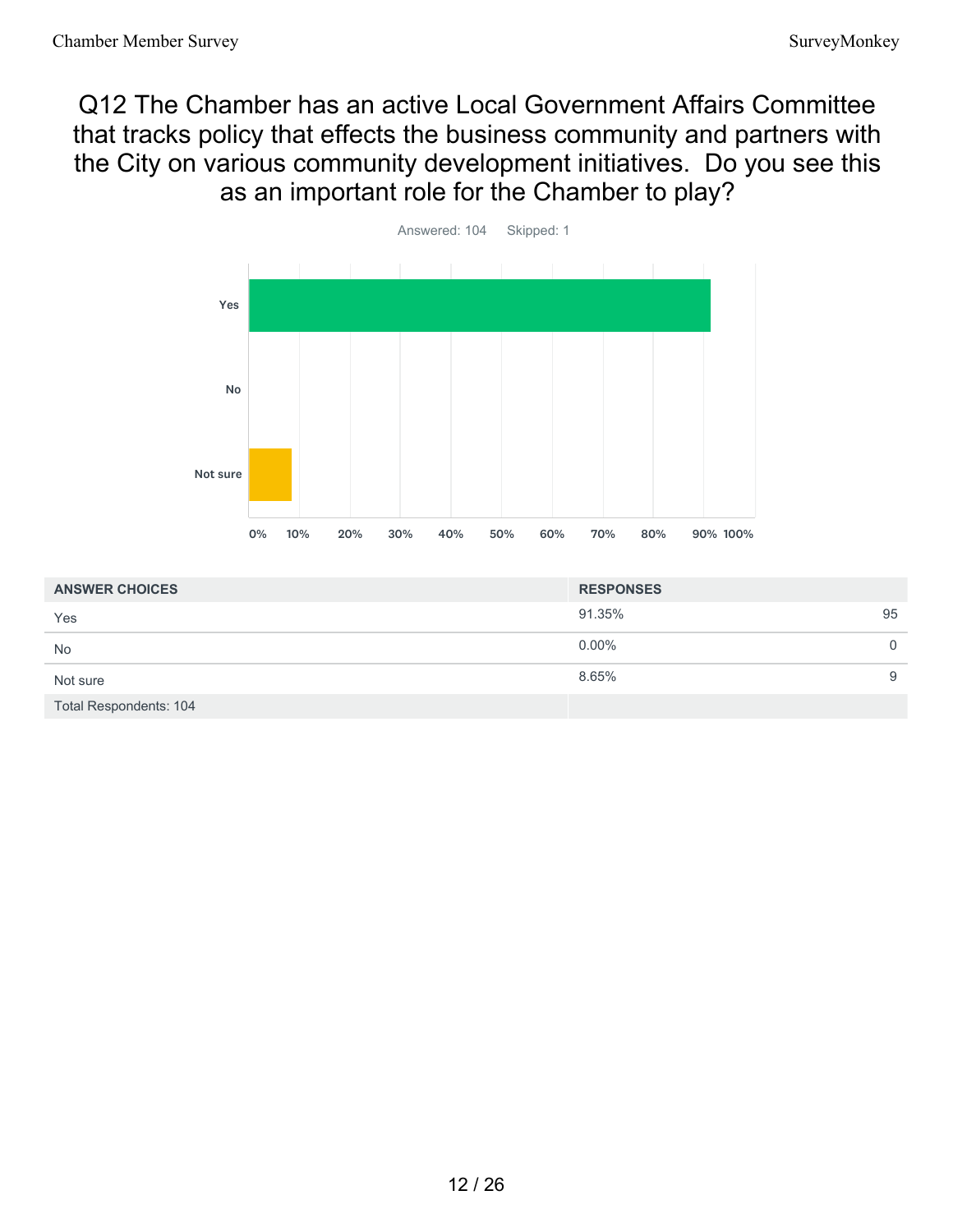# Q13 Do you read the Chamber Review monthly newsletter?



| <b>ANSWER CHOICES</b>  | <b>RESPONSES</b> |    |
|------------------------|------------------|----|
| Yes                    | 80.00%           | 84 |
| <b>No</b>              | 20.95%           | 22 |
| Total Respondents: 105 |                  |    |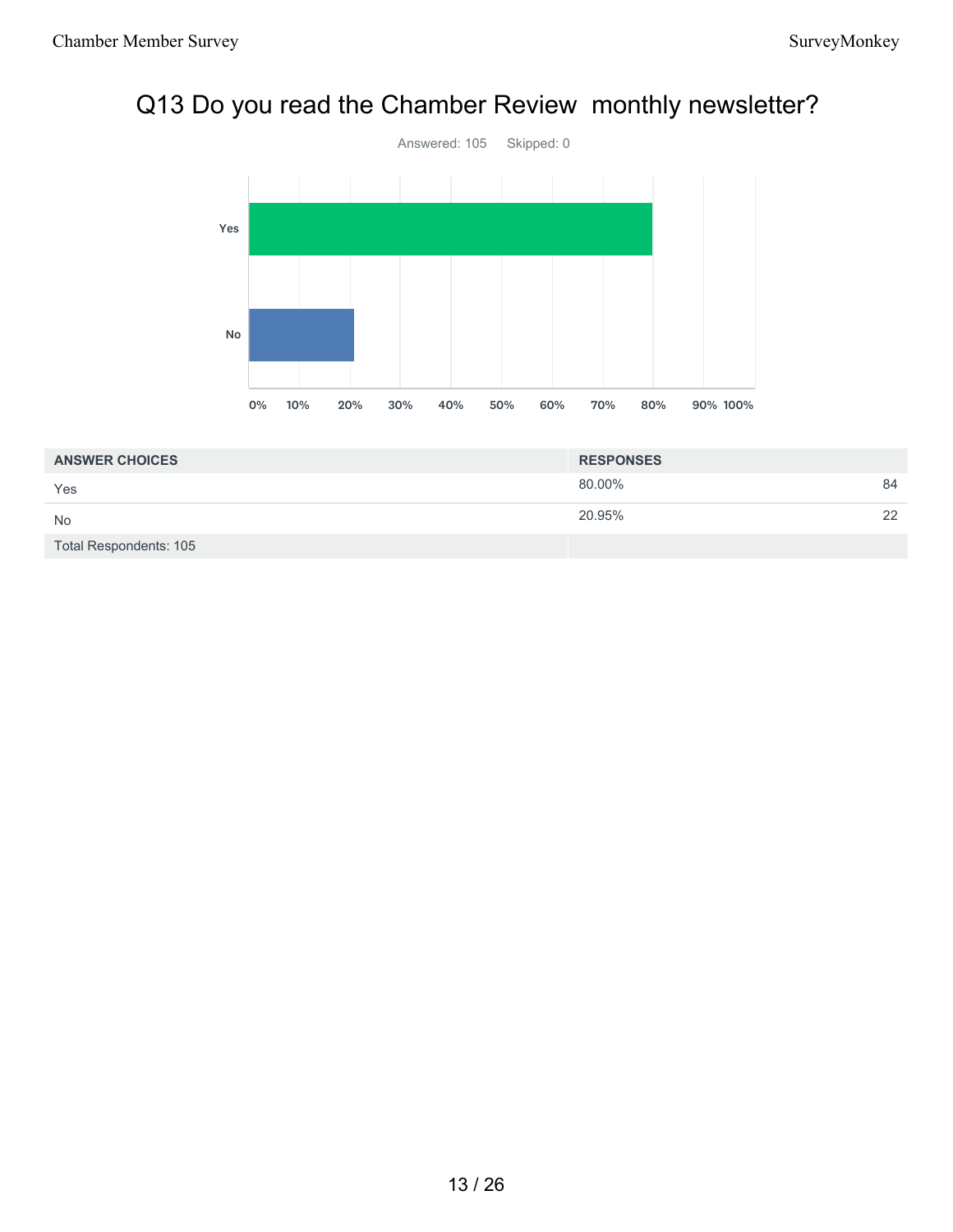# Q14 Why did you join the Chamber?

Answered: 84 Skipped: 21

| #  | <b>RESPONSES</b>                                                                                                                                                                                                                                                                                                               | <b>DATE</b>        |
|----|--------------------------------------------------------------------------------------------------------------------------------------------------------------------------------------------------------------------------------------------------------------------------------------------------------------------------------|--------------------|
| 1  | To become more knowledgeable of the businesses in the community and to learn more about<br>areas in need of community/business support                                                                                                                                                                                         | 2/8/2019 3:06 PM   |
| 2  | To be part of the community.                                                                                                                                                                                                                                                                                                   | 2/7/2019 10:10 AM  |
| 3  | Make contacts for my business                                                                                                                                                                                                                                                                                                  | 2/6/2019 9:50 AM   |
| 4  | Love to stay involved.                                                                                                                                                                                                                                                                                                         | 2/5/2019 11:23 AM  |
| 5  | As a non-profit we want to engage with the business community. We want businesses to<br>understand the value to them of the rail trail we are building. How it will create happier employees,<br>create more disposable income in the hands of their customers, create an attraction that will draw<br>new people to the area. | 2/1/2019 8:53 AM   |
| 6  | Be an active part of the community in which we work and live in                                                                                                                                                                                                                                                                | 1/31/2019 11:11 AM |
| 7  | increase exposure in Concord area                                                                                                                                                                                                                                                                                              | 1/31/2019 8:25 AM  |
| 8  | Networking                                                                                                                                                                                                                                                                                                                     | 1/30/2019 12:24 PM |
| 9  | To build a stronger community base for our organization                                                                                                                                                                                                                                                                        | 1/30/2019 9:07 AM  |
| 10 | For fun and something to do                                                                                                                                                                                                                                                                                                    | 1/29/2019 8:50 PM  |
| 11 | To network                                                                                                                                                                                                                                                                                                                     | 1/29/2019 4:49 PM  |
| 12 | Comradery, the great events, and great resourceful Chamber Staff and President.                                                                                                                                                                                                                                                | 1/28/2019 3:30 PM  |
| 13 | Business and community connections                                                                                                                                                                                                                                                                                             | 1/28/2019 2:55 PM  |
| 14 | To learn more about the greater Concord area businesses, and to provide visibility for our<br>business.                                                                                                                                                                                                                        | 1/25/2019 4:03 PM  |
| 15 | To meet other business leaders                                                                                                                                                                                                                                                                                                 | 1/24/2019 12:05 AM |
| 16 | Our organization, although not in Concord, needs to be connected to Concord.                                                                                                                                                                                                                                                   | 1/23/2019 10:50 AM |
| 17 | To be an active and participating member of the local business community.                                                                                                                                                                                                                                                      | 1/23/2019 7:54 AM  |
| 18 | When we became a new business in Concord                                                                                                                                                                                                                                                                                       | 1/22/2019 6:34 PM  |
| 19 | Opportunity to connect with businesses and organizations in Concord                                                                                                                                                                                                                                                            | 1/22/2019 5:00 PM  |
| 20 | to make connections with other area businesses and increase my network                                                                                                                                                                                                                                                         | 1/22/2019 11:53 AM |
| 21 | Very good representation of the business community.                                                                                                                                                                                                                                                                            | 1/22/2019 10:26 AM |
| 22 | Networking, to be "in the know", and to contribute in some small way to our community                                                                                                                                                                                                                                          | 1/22/2019 10:21 AM |
| 23 | Promote our business, involvement in the community.                                                                                                                                                                                                                                                                            | 1/22/2019 9:57 AM  |
| 24 | Looking for more networking avenues to get our name recognized and grow our business.                                                                                                                                                                                                                                          | 1/21/2019 3:36 PM  |
| 25 | Better integration in the community                                                                                                                                                                                                                                                                                            | 1/21/2019 2:15 PM  |
| 26 | To learn more about how businesses in the Greater Concord area connect and the impacts of the<br>government affairs has on business and community growth.                                                                                                                                                                      | 1/21/2019 11:19 AM |
| 27 | <b>Local Connections</b>                                                                                                                                                                                                                                                                                                       | 1/21/2019 7:44 AM  |
| 28 | Valuable to the Business Community to connect with peers                                                                                                                                                                                                                                                                       | 1/20/2019 8:15 AM  |
| 29 | To grow my business thru membership and networking                                                                                                                                                                                                                                                                             | 1/19/2019 3:16 PM  |
| 30 | Networking and to make our business for visible in the community                                                                                                                                                                                                                                                               | 1/18/2019 12:07 PM |
| 31 | To assist the development of the corporation I represent.                                                                                                                                                                                                                                                                      | 1/15/2019 2:12 PM  |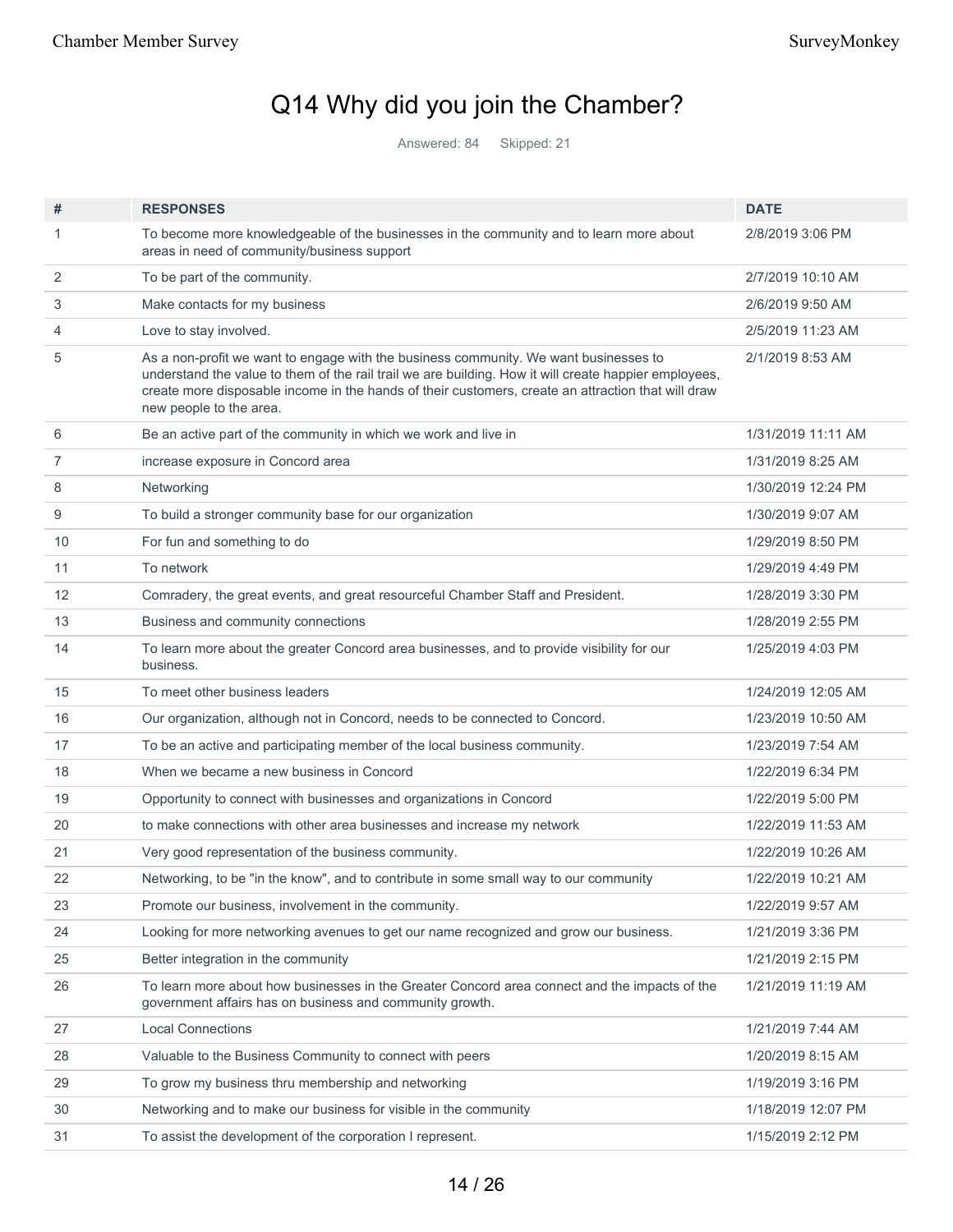| 32 | Through my employer                                                                                                                                                                                           | 1/14/2019 9:37 AM |
|----|---------------------------------------------------------------------------------------------------------------------------------------------------------------------------------------------------------------|-------------------|
| 33 | Kathy Bacon asked us to join through Linkdin.                                                                                                                                                                 | 1/7/2019 7:44 PM  |
| 34 | Get to know and interact with other chamber members                                                                                                                                                           | 1/7/2019 3:22 PM  |
| 35 | I joined to become a more active business in our community and to meet other business owners<br>and network.                                                                                                  | 1/7/2019 12:17 PM |
| 36 | Exposure to visitors                                                                                                                                                                                          | 1/5/2019 6:31 PM  |
| 37 | to met other business and figure out how we can promote travel and tourism for New Hampshire                                                                                                                  | 1/4/2019 3:33 PM  |
| 38 | To be a part of the local community where my business is located and to understand my customer<br>base.                                                                                                       | 1/4/2019 3:58 AM  |
| 39 | networking and exposure in the community                                                                                                                                                                      | 1/3/2019 4:55 PM  |
| 40 | For the community networking                                                                                                                                                                                  | 1/3/2019 4:31 PM  |
| 41 | Networking initially                                                                                                                                                                                          | 1/3/2019 1:58 PM  |
| 42 | To keep myself informed about what is happening in the greater Concord area, and participating<br>when appropriate.                                                                                           | 1/3/2019 1:15 PM  |
| 43 | Exposure to the Community around us- Whats going on in COncord                                                                                                                                                | 1/3/2019 11:53 AM |
| 44 | Networking with Business community                                                                                                                                                                            | 1/3/2019 10:34 AM |
| 45 | To be involved in our community and to be aware of state and local issues that could impact our<br>businesses, and to grow the economy here                                                                   | 1/2/2019 7:44 PM  |
| 46 | I believe in the mission, vision and role the Chamber plays in the community. Having been<br>involved in another Chamber for many years, I've seen the how it positively affects our local<br>communities!!!! | 1/2/2019 6:14 PM  |
| 47 | To become connected with the business community as well as key influencers                                                                                                                                    | 1/2/2019 5:25 PM  |
| 48 | To gain business referrals and meet other business owners in the community.                                                                                                                                   | 1/2/2019 5:05 PM  |
| 49 | The Woman's Club of Concord sees membership in the Chamber as an important way to connect<br>with the Concord community.                                                                                      | 1/2/2019 4:44 PM  |
| 50 | I joined to be a part of, and presence in the Concord Community and also learn, network and be<br>proactively involved more                                                                                   | 1/2/2019 4:17 PM  |
| 51 | Expand my business through local area networking                                                                                                                                                              | 1/2/2019 3:51 PM  |
| 52 | Networking                                                                                                                                                                                                    | 1/2/2019 2:54 PM  |
| 53 | Networking opportunities and to be knowledgeable of the community I work and live in.                                                                                                                         | 1/2/2019 2:44 PM  |
| 54 | It's the best connection you can have with other community businesses and organizations!                                                                                                                      | 1/2/2019 2:41 PM  |
| 55 | Network - be a part of the community                                                                                                                                                                          | 1/2/2019 2:35 PM  |
| 56 | Visibility of my business to other business people who may be consumers of my products. Also,<br>improve my overall business image and also be active in my local community.                                  | 1/2/2019 2:32 PM  |
| 57 | <b>Business connections</b>                                                                                                                                                                                   | 1/2/2019 2:29 PM  |
| 58 | Networking and to understand the city better.                                                                                                                                                                 | 1/2/2019 2:15 PM  |
| 59 | Corporate obligation to do so.                                                                                                                                                                                | 1/2/2019 1:35 PM  |
| 60 | local connections, increased support, business visibility, partnership and networking opportunities                                                                                                           | 1/2/2019 1:22 PM  |
| 61 | Connections                                                                                                                                                                                                   | 1/2/2019 1:13 PM  |
| 62 | It looked like a way to support other local business.                                                                                                                                                         | 1/2/2019 12:56 PM |
| 63 | We have clients in Concord and want to be associated with Concord even though we are in<br>Henniker                                                                                                           | 1/2/2019 12:47 PM |
| 64 | connect with other businesses                                                                                                                                                                                 | 1/2/2019 12:47 PM |
| 65 | Network with local individuals and companies                                                                                                                                                                  | 1/2/2019 12:42 PM |
|    |                                                                                                                                                                                                               |                   |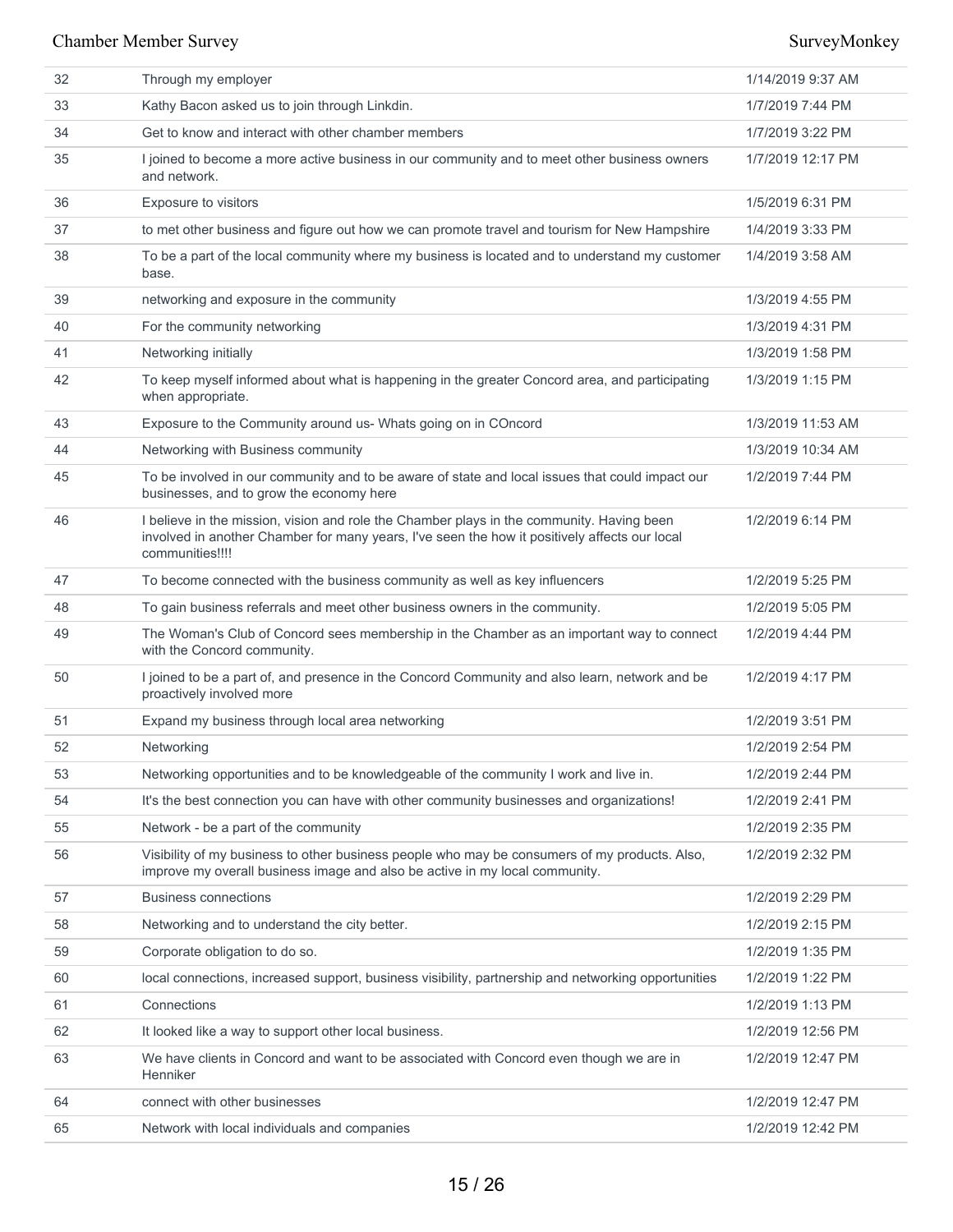| 66 | To have a presence amongst other businesses to promote ours.                                                                                                                                                                                                   | 1/2/2019 12:41 PM |
|----|----------------------------------------------------------------------------------------------------------------------------------------------------------------------------------------------------------------------------------------------------------------|-------------------|
| 67 | To get to know other businesses and people in the community and to help folks know my business<br>and how I may be able to help them. Also to learn about the community as a whole and how i can<br>be a part of that bigger picture.                          | 1/2/2019 12:41 PM |
| 68 | To connect with other business leaders                                                                                                                                                                                                                         | 1/2/2019 12:31 PM |
| 69 | Be part of the business community.                                                                                                                                                                                                                             | 1/2/2019 12:25 PM |
| 70 | To be connected and a part of our business community                                                                                                                                                                                                           | 1/2/2019 12:22 PM |
| 71 | Business connections Engagement in my community                                                                                                                                                                                                                | 1/2/2019 12:21 PM |
| 72 | to meet and relate with other leaders in the greater Concord community                                                                                                                                                                                         | 1/2/2019 12:18 PM |
| 73 | networking                                                                                                                                                                                                                                                     | 1/2/2019 12:18 PM |
| 74 | Connect with other businesses that should be utilizing our services                                                                                                                                                                                            | 1/2/2019 12:18 PM |
| 75 | Joined because my employer is a member                                                                                                                                                                                                                         | 1/2/2019 12:16 PM |
| 76 | Important for NHTI to be part of the greater Concord community and learn from local businesses<br>what areas we can assist them with.                                                                                                                          | 1/2/2019 12:16 PM |
| 77 | For the opportunity to interact with the business community.                                                                                                                                                                                                   | 1/2/2019 12:15 PM |
| 78 | Net working within the business community.                                                                                                                                                                                                                     | 1/2/2019 12:14 PM |
| 79 | networking                                                                                                                                                                                                                                                     | 1/2/2019 12:12 PM |
| 80 | Networking. Legislative info that affects our business.                                                                                                                                                                                                        | 1/2/2019 12:11 PM |
| 81 | networking                                                                                                                                                                                                                                                     | 1/2/2019 12:11 PM |
| 82 | As a local business I like to stay up to date with the issues that are impacting Concord and the<br>surrounding communities, and I want to make sure the Chamber is our mouthpiece for issues that<br>negatively or positively impact usnow and in the future. | 1/2/2019 12:10 PM |
| 83 | <b>Business opportunities</b>                                                                                                                                                                                                                                  | 1/2/2019 12:10 PM |
| 84 | Serve the community I work in.                                                                                                                                                                                                                                 | 1/2/2019 12:09 PM |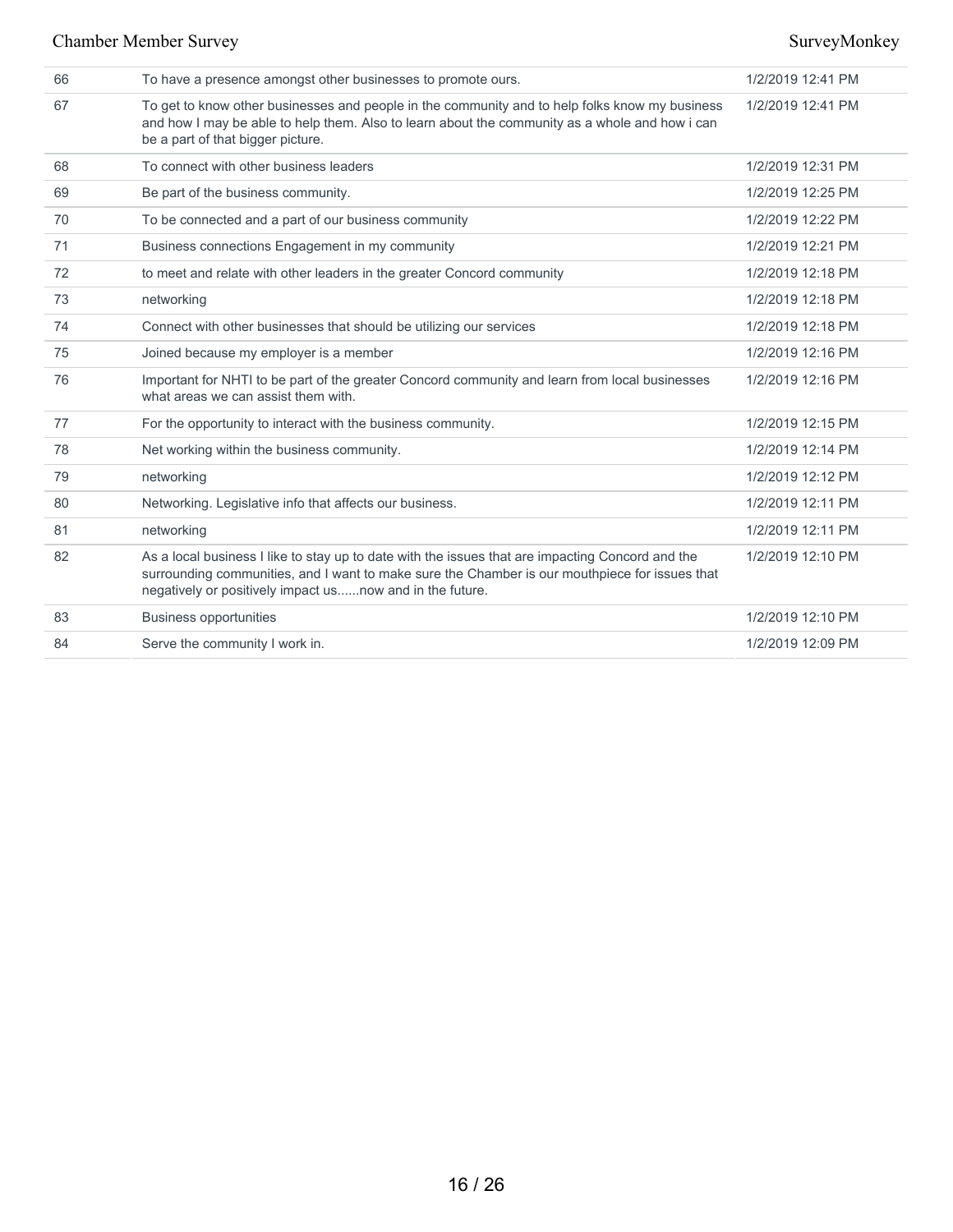# Q15 What do you find most valuable about your Chamber membership?

Answered: 86 Skipped: 19

| #              | <b>RESPONSES</b>                                                                                                                                                                                                        | <b>DATE</b>        |
|----------------|-------------------------------------------------------------------------------------------------------------------------------------------------------------------------------------------------------------------------|--------------------|
| 1              | It's difficult to name one thing. I like the networking events and the informational events such as<br>state of the city, etc.                                                                                          | 2/8/2019 3:06 PM   |
| 2              | Knowing what is going on in the community.                                                                                                                                                                              | 2/7/2019 10:10 AM  |
| 3              | Web directory, calendar, influence on government and new legislation                                                                                                                                                    | 2/6/2019 9:50 AM   |
| 4              | <b>Community Partnership</b>                                                                                                                                                                                            | 2/5/2019 11:23 AM  |
| 5              | It is in a way a self funded endorsement of our organization. Chamber membership adds to our<br>legitimacy. As an organization looking for donations we also value the opportunity to network with<br>business leaders. | 2/1/2019 8:53 AM   |
| 6              | The events that keep the business community connected and informed in various ways to be<br>successful.                                                                                                                 | 1/31/2019 10:27 PM |
| $\overline{7}$ | Connecting and doing business with members to help them grow                                                                                                                                                            | 1/31/2019 11:11 AM |
| 8              | <b>Chamber Connections</b>                                                                                                                                                                                              | 1/31/2019 8:25 AM  |
| 9              | Networking, Relationships built, learning                                                                                                                                                                               | 1/30/2019 12:24 PM |
| 10             | Networking opportunities                                                                                                                                                                                                | 1/30/2019 9:07 AM  |
| 11             | Community                                                                                                                                                                                                               | 1/29/2019 8:50 PM  |
| 12             | Information                                                                                                                                                                                                             | 1/29/2019 4:49 PM  |
| 13             | Networking, followed by learning.                                                                                                                                                                                       | 1/28/2019 3:30 PM  |
| 14             | The local government initiatives, the leadership program opportunities, economic outlook<br>meetings, business connections.                                                                                             | 1/28/2019 2:55 PM  |
| 15             | Learning of new businesses, opportunities, and busness resources.                                                                                                                                                       | 1/25/2019 4:03 PM  |
| 16             | <b>BAH</b>                                                                                                                                                                                                              | 1/24/2019 12:05 AM |
| 17             | Networking and receiving information                                                                                                                                                                                    | 1/23/2019 10:50 AM |
| 18             | The diversity of programs that allow various business leaders to come together.                                                                                                                                         | 1/23/2019 7:54 AM  |
| 19             | After hours network events                                                                                                                                                                                              | 1/22/2019 6:34 PM  |
| 20             | I enjoy meeting people at the Business After Hours and Business Before Hours events.                                                                                                                                    | 1/22/2019 5:00 PM  |
| 21             | access to business after hours                                                                                                                                                                                          | 1/22/2019 11:53 AM |
| 22             | Education, Networking, Advocacy                                                                                                                                                                                         | 1/22/2019 10:26 AM |
| 23             | Broader engagement with our community                                                                                                                                                                                   | 1/22/2019 10:21 AM |
| 24             | Promoting our business.                                                                                                                                                                                                 | 1/22/2019 9:57 AM  |
| 25             | The networking and the online listing and posting potentials.                                                                                                                                                           | 1/21/2019 3:36 PM  |
| 26             | Networking with local business leaders                                                                                                                                                                                  | 1/21/2019 3:16 PM  |
| 27             | Programs, networking                                                                                                                                                                                                    | 1/21/2019 2:15 PM  |
| 28             | The professional and personal connections made as a result of active participation in programs.                                                                                                                         | 1/21/2019 11:19 AM |
| 29             | Meeting local businesses                                                                                                                                                                                                | 1/21/2019 7:44 AM  |
| 30             | Networking                                                                                                                                                                                                              | 1/20/2019 8:15 AM  |
| 31             | The network of professionals I have developed                                                                                                                                                                           | 1/19/2019 3:16 PM  |
| 32             | Networking opportunities                                                                                                                                                                                                | 1/18/2019 12:07 PM |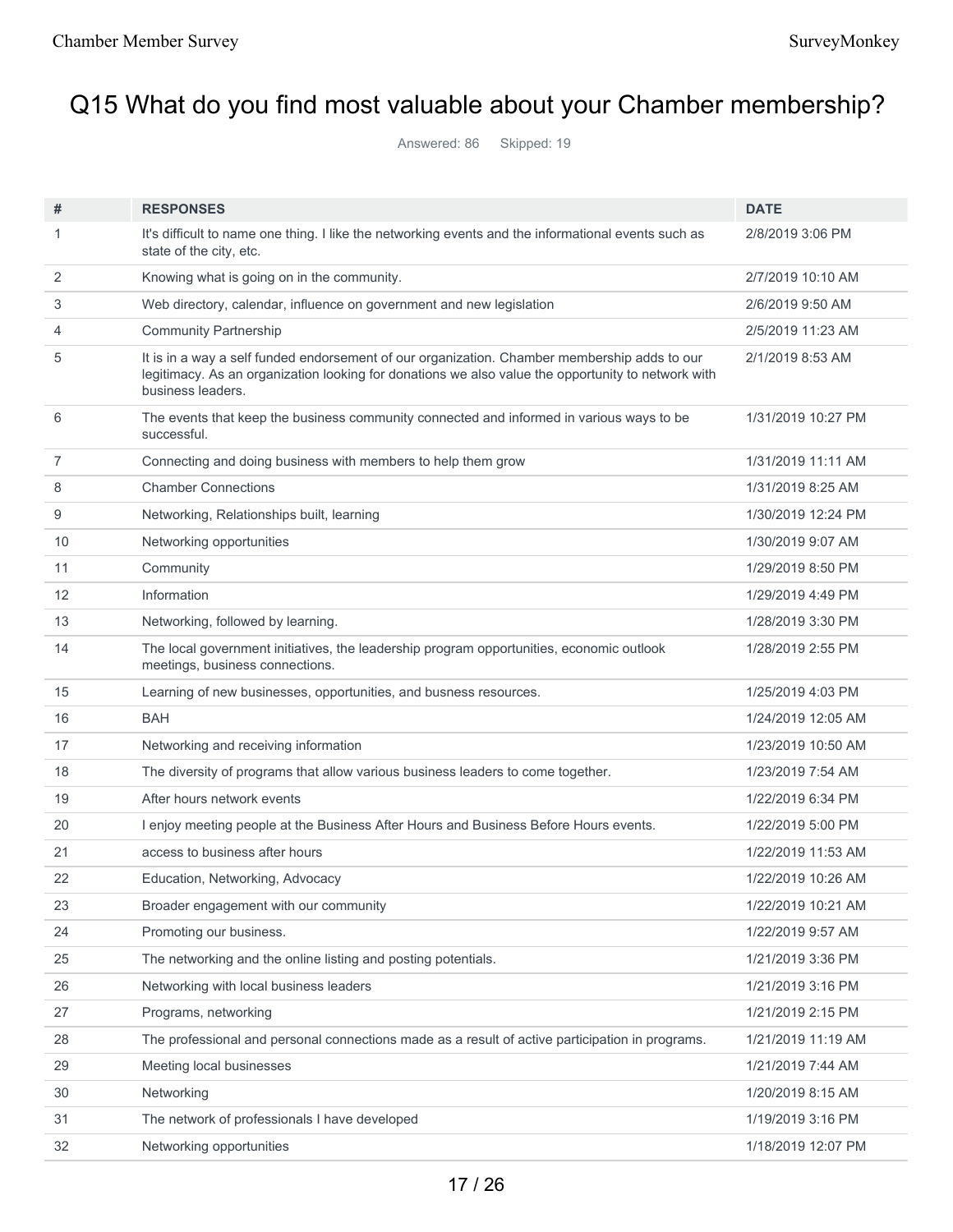| 33 | Networking opportunities                                                                                                                      | 1/15/2019 2:12 PM |
|----|-----------------------------------------------------------------------------------------------------------------------------------------------|-------------------|
| 34 | Being connected                                                                                                                               | 1/14/2019 9:37 AM |
| 35 | Business camaraderie and connections as well as a chance to step out of the office for a night!                                               | 1/7/2019 7:44 PM  |
| 36 | The educational parts and the meeting other members                                                                                           | 1/7/2019 3:22 PM  |
| 37 | I'm not sure at this time.                                                                                                                    | 1/7/2019 12:17 PM |
| 38 | Love the business before hours series.                                                                                                        | 1/7/2019 10:03 AM |
| 39 | <b>Referrals</b>                                                                                                                              | 1/5/2019 6:31 PM  |
| 40 | Awareness and being able to promote our services                                                                                              | 1/4/2019 3:33 PM  |
| 41 | Networking events                                                                                                                             | 1/4/2019 12:50 PM |
| 42 | Anytime I have called, I have always had someone knowledgeable and pleasant on the other<br>side.                                             | 1/4/2019 3:58 AM  |
| 43 | networking and exposure                                                                                                                       | 1/3/2019 4:55 PM  |
| 44 | Getting face time with the community business leaders                                                                                         | 1/3/2019 4:31 PM  |
| 45 | Networking, Discounts, Access to Online Benefits (Help Wanted, events, etc.)                                                                  | 1/3/2019 1:58 PM  |
| 46 | Member contact events. Keeping informed.                                                                                                      | 1/3/2019 1:15 PM  |
| 47 | Education & Networking opportunities                                                                                                          | 1/3/2019 11:53 AM |
| 48 | Better connections with business leaders                                                                                                      | 1/3/2019 10:34 AM |
| 49 | State and local affairs committee, biz after hours, and the chamber being the voice for business                                              | 1/2/2019 7:44 PM  |
| 50 | networking, connections and advocacy! And Leadership                                                                                          | 1/2/2019 6:14 PM  |
| 51 | The opportunity to become more integrated with the business community and contribute, at least<br>in a small way, to improving our community. | 1/2/2019 5:25 PM  |
| 52 | The relationships I've built through the chamber                                                                                              | 1/2/2019 5:05 PM  |
| 53 | Chamber actions to keep their members knowledgeable about what is happening in the city.                                                      | 1/2/2019 4:44 PM  |
| 54 | Being connected                                                                                                                               | 1/2/2019 4:17 PM  |
| 55 | <b>Business after hours</b>                                                                                                                   | 1/2/2019 3:51 PM  |
| 56 | Networking and learning more about the Concord Community                                                                                      | 1/2/2019 2:54 PM  |
| 57 | Being kept apprise of local happenings                                                                                                        | 1/2/2019 2:44 PM  |
| 58 | Member to member connections to allow us to market our products                                                                               | 1/2/2019 2:41 PM  |
| 59 | Kathy Bacon & Bryanna Marceau                                                                                                                 | 1/2/2019 2:35 PM  |
| 60 | Visibility of my business to others in the community.                                                                                         | 1/2/2019 2:32 PM  |
| 61 | networking and forums                                                                                                                         | 1/2/2019 2:15 PM  |
| 62 | Networking.                                                                                                                                   | 1/2/2019 1:35 PM  |
| 63 | The continued support we receive as a small business owner is extremely valuable to us.                                                       | 1/2/2019 1:22 PM  |
| 64 | Connections                                                                                                                                   | 1/2/2019 1:13 PM  |
| 65 | business leads                                                                                                                                | 1/2/2019 12:56 PM |
| 66 | Networking and recognition by the Concord Chamber of our work and relevance to Concord.                                                       | 1/2/2019 12:47 PM |
| 67 | relationships                                                                                                                                 | 1/2/2019 12:47 PM |
| 68 | Communicating and creating business partners that we didn't know existed. Like keeping things<br>local                                        | 1/2/2019 12:42 PM |
| 69 | The ability to mix with other businesses, attend Chamber events, and to get current business<br>climate information back from the Chamber.    | 1/2/2019 12:41 PM |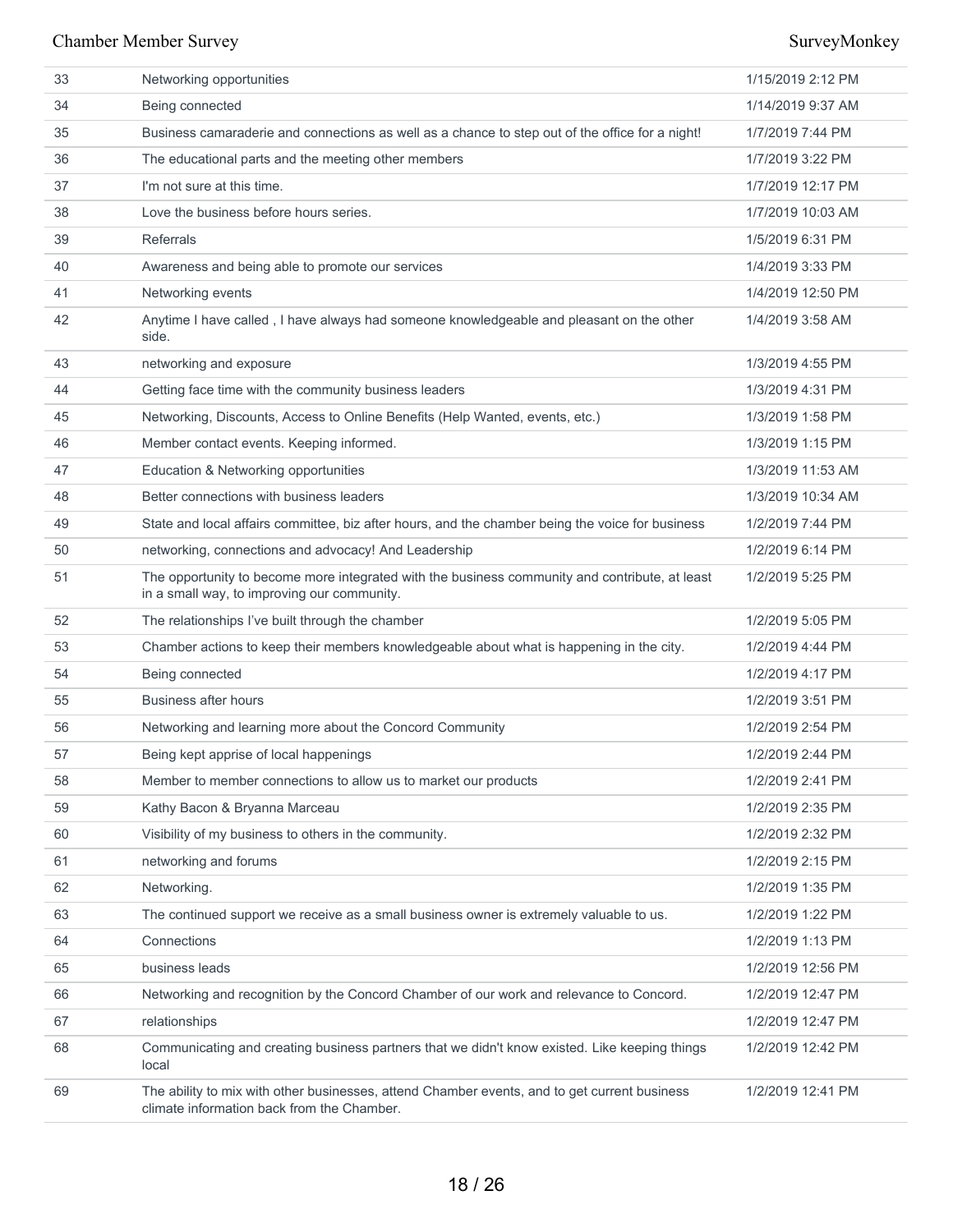| 70 | The relationships that are built through participation in the various events and the accessibility to<br>such a wide range of people, as well as the opportunity to promote my business. | 1/2/2019 12:41 PM |
|----|------------------------------------------------------------------------------------------------------------------------------------------------------------------------------------------|-------------------|
| 71 | fairly new so not sure                                                                                                                                                                   | 1/2/2019 12:31 PM |
| 72 | breakfast and luncheon meetings                                                                                                                                                          | 1/2/2019 12:22 PM |
| 73 | networking and connections                                                                                                                                                               | 1/2/2019 12:21 PM |
| 74 | <b>BAH</b>                                                                                                                                                                               | 1/2/2019 12:18 PM |
| 75 | Access to other business leaders                                                                                                                                                         | 1/2/2019 12:18 PM |
| 76 | All of the various opportunities that the chamber offers. I really enjoy anything that offers an<br>opportunity to learn.                                                                | 1/2/2019 12:16 PM |
| 77 | Networking with other businesses and non-profits to benefit both parties.                                                                                                                | 1/2/2019 12:16 PM |
| 78 | Networking                                                                                                                                                                               | 1/2/2019 12:15 PM |
| 79 | The networking through before and after hours. I find the staff does a lot to assist our networking<br>within the community. First class staff.                                          | 1/2/2019 12:14 PM |
| 80 | networking                                                                                                                                                                               | 1/2/2019 12:12 PM |
| 81 | Legislative info.                                                                                                                                                                        | 1/2/2019 12:11 PM |
| 82 | At this time I no longer need to really network as much and I am finding that the networking is<br>more of a social hour, that it's not feeling as important as it once was.             | 1/2/2019 12:11 PM |
| 83 | Information on major issues that can impact us greatly, like the highway rebuild coming through<br>Concord.                                                                              | 1/2/2019 12:10 PM |
| 84 | Meeting people face to face as I primarily work over the phone or email.                                                                                                                 | 1/2/2019 12:10 PM |
| 85 | Stay connected.                                                                                                                                                                          | 1/2/2019 12:09 PM |
| 86 | building relationships, staying in touch with what is happening in the city from an economic and<br>cultural standpoint                                                                  | 1/2/2019 12:06 PM |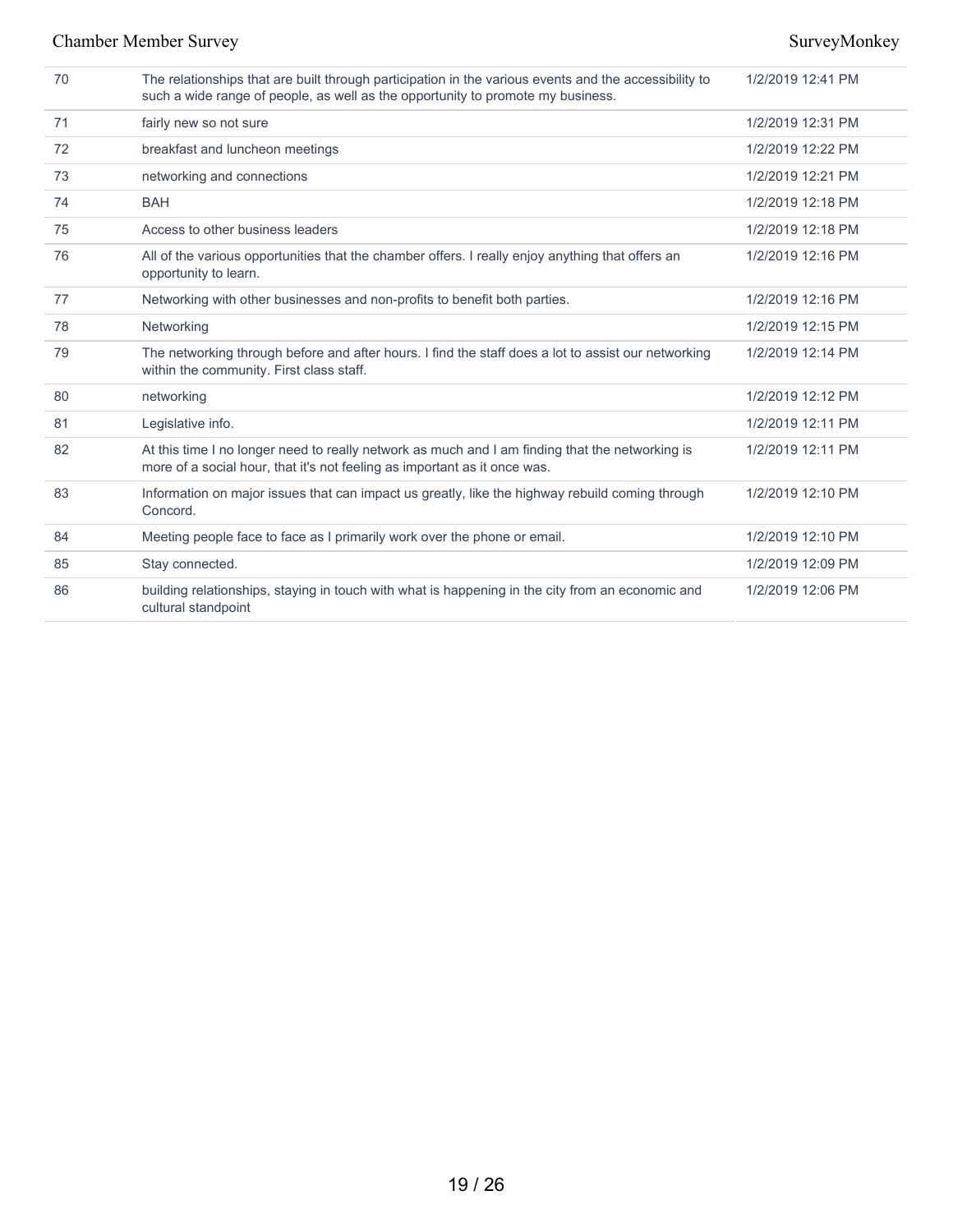# Q16 What could we be doing better?

Answered: 68 Skipped: 37

| #  | <b>RESPONSES</b>                                                                                                                                                                                                                                                                                                                                                                                                                                                                               | <b>DATE</b>        |
|----|------------------------------------------------------------------------------------------------------------------------------------------------------------------------------------------------------------------------------------------------------------------------------------------------------------------------------------------------------------------------------------------------------------------------------------------------------------------------------------------------|--------------------|
| 1  | I can't think of anything                                                                                                                                                                                                                                                                                                                                                                                                                                                                      | 2/8/2019 3:06 PM   |
| 2  | More business events                                                                                                                                                                                                                                                                                                                                                                                                                                                                           | 2/7/2019 10:10 AM  |
| 3  | nothing                                                                                                                                                                                                                                                                                                                                                                                                                                                                                        | 2/5/2019 11:23 AM  |
| 4  | we are a brand new member. More comments on this in a year.                                                                                                                                                                                                                                                                                                                                                                                                                                    | 2/1/2019 8:53 AM   |
| 5  | Nothing I can think of                                                                                                                                                                                                                                                                                                                                                                                                                                                                         | 1/31/2019 10:27 PM |
| 6  | I think everything the chamber is doing is right on track                                                                                                                                                                                                                                                                                                                                                                                                                                      | 1/31/2019 11:11 AM |
| 7  | all good                                                                                                                                                                                                                                                                                                                                                                                                                                                                                       | 1/31/2019 8:25 AM  |
| 8  | Greater engagement, expand things like Chamber Connections for greater relationship building                                                                                                                                                                                                                                                                                                                                                                                                   | 1/30/2019 12:24 PM |
| 9  | I am pretty new and still learning how best to interact with the chamber to maximize awareness of<br>our nonprofit and its mission.                                                                                                                                                                                                                                                                                                                                                            | 1/30/2019 9:07 AM  |
| 10 | I don't know                                                                                                                                                                                                                                                                                                                                                                                                                                                                                   | 1/29/2019 8:50 PM  |
| 11 | Send out emails of happenings that are important to the health of business. IE: new laws                                                                                                                                                                                                                                                                                                                                                                                                       | 1/29/2019 4:49 PM  |
| 12 | Can think of anything.                                                                                                                                                                                                                                                                                                                                                                                                                                                                         | 1/28/2019 3:30 PM  |
| 13 | Not really sure                                                                                                                                                                                                                                                                                                                                                                                                                                                                                | 1/25/2019 4:03 PM  |
| 14 | ?                                                                                                                                                                                                                                                                                                                                                                                                                                                                                              | 1/24/2019 12:05 AM |
| 15 | I would like to see partnerships with area chambers                                                                                                                                                                                                                                                                                                                                                                                                                                            | 1/23/2019 10:50 AM |
| 16 | More opportunities for very small businesses to be represented and programs to bring them<br>together to discuss challenges and opportunities unique to them.                                                                                                                                                                                                                                                                                                                                  | 1/23/2019 7:54 AM  |
| 17 | I think it's great you are soliciting feedback - keep it up!                                                                                                                                                                                                                                                                                                                                                                                                                                   | 1/22/2019 5:00 PM  |
| 18 | more free or lower cost events for members it's sometimes hard to convince other business<br>associates to pay a membership fee when all other events put on by the chamber are also paid.                                                                                                                                                                                                                                                                                                     | 1/22/2019 11:53 AM |
| 19 | Improved advocacy is going well - keep it up                                                                                                                                                                                                                                                                                                                                                                                                                                                   | 1/22/2019 10:26 AM |
| 20 | <b>NA</b>                                                                                                                                                                                                                                                                                                                                                                                                                                                                                      | 1/22/2019 10:21 AM |
| 21 | I can't think of a thing!                                                                                                                                                                                                                                                                                                                                                                                                                                                                      | 1/21/2019 3:36 PM  |
| 22 | Getting the word out on concord                                                                                                                                                                                                                                                                                                                                                                                                                                                                | 1/21/2019 2:15 PM  |
| 23 | Develop more opportunities for mentor connections with business leaders and young<br>professionals.                                                                                                                                                                                                                                                                                                                                                                                            | 1/21/2019 11:19 AM |
| 24 | Can't think of a thing - doing a great job                                                                                                                                                                                                                                                                                                                                                                                                                                                     | 1/19/2019 3:16 PM  |
| 25 | We just joined, but the staff has been friendly and helpful!                                                                                                                                                                                                                                                                                                                                                                                                                                   | 1/18/2019 12:07 PM |
| 26 | Involve the downtown merchant community more inclusively.                                                                                                                                                                                                                                                                                                                                                                                                                                      | 1/15/2019 2:12 PM  |
| 27 | No recommendations at this time                                                                                                                                                                                                                                                                                                                                                                                                                                                                | 1/14/2019 9:37 AM  |
| 28 | The membership fee is a bit high when you consider that there are businesses that are just<br>starting out and are trying to find ways to grow and connect with other business. A lot of these new<br>businesses are simply going to be unable to afford membership. Unfortunately membership is<br>exactly what they need to grow. I know this to be a fact because I have asked numerous new<br>businesses to join us but all of them say the fee is just too much for a start up situation. | 1/7/2019 7:44 PM   |
| 29 | Possibly introduce some creative ideas into how to make the Business After Hours more<br>productive for getting to know other members. Like "15 minutes to meet those you have never<br>talked with". More lunch-and-learn programs.                                                                                                                                                                                                                                                           | 1/7/2019 3:22 PM   |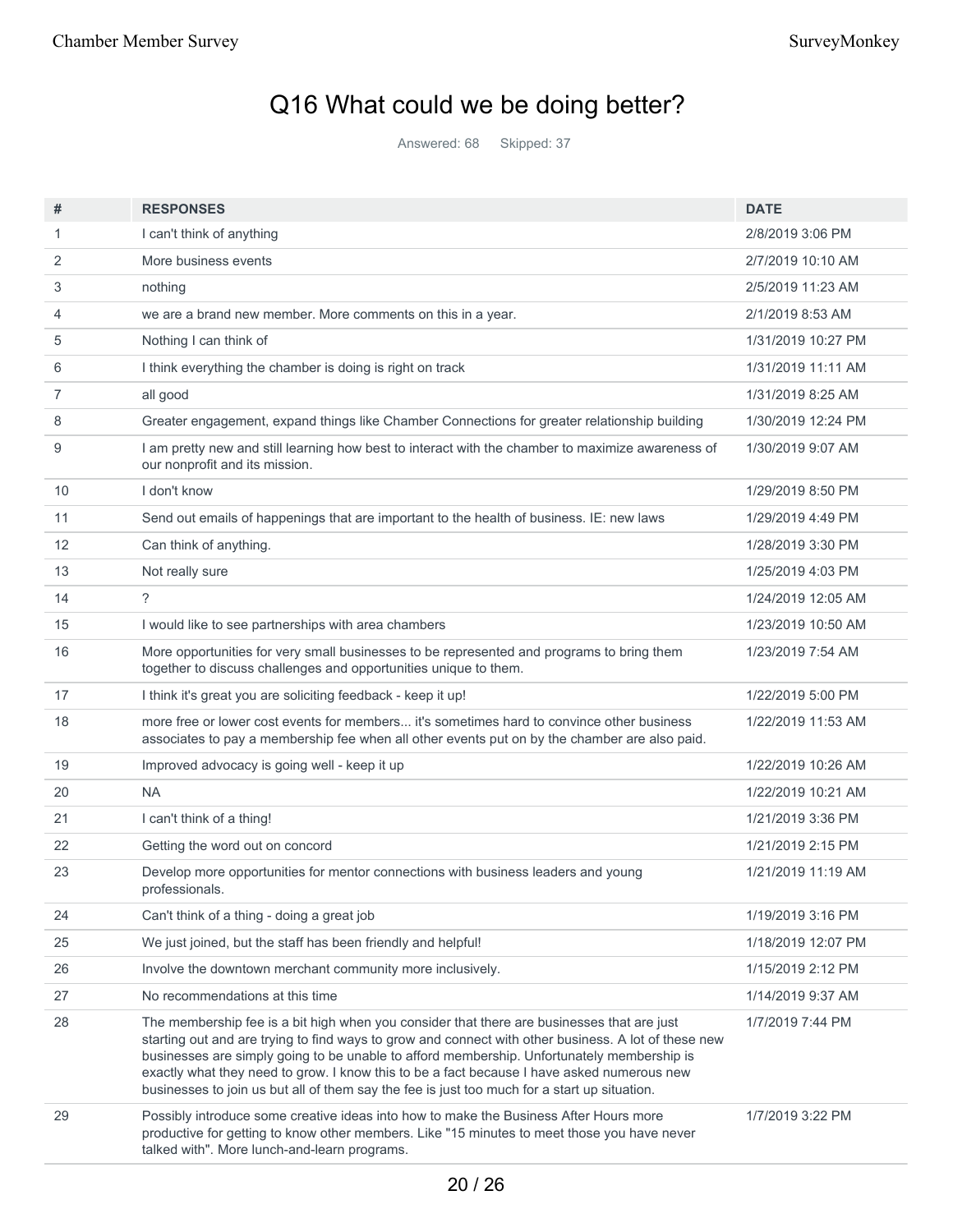| 30 | There could be a business mentor program. Running a small business in NH is very difficult there<br>could be some sort of program where people may offer there support in helping new businesses in<br>the Concord area                                                                                                                                                                                     | 1/7/2019 12:17 PM |
|----|-------------------------------------------------------------------------------------------------------------------------------------------------------------------------------------------------------------------------------------------------------------------------------------------------------------------------------------------------------------------------------------------------------------|-------------------|
| 31 | More emphasis on historic venues                                                                                                                                                                                                                                                                                                                                                                            | 1/5/2019 6:31 PM  |
| 32 | We need to continue to try and draw visitors from Mass/Boston, Connecticut and surrounding<br>states. Tourism is a huge driver of our economy and all business do better when tourism<br>flourishes. I look at leading states like Maine and we can get lots of great ideas to bolster tourism.<br>Even VT does better than us in promoting and they have so much less to offer.                            | 1/4/2019 3:33 PM  |
| 33 | More fun community events like midnight merriment, Halloween night and Khan-cord week. They<br>are lots of fun and connect our business with the local community.                                                                                                                                                                                                                                           | 1/4/2019 3:58 AM  |
| 34 | can't think of anything                                                                                                                                                                                                                                                                                                                                                                                     | 1/3/2019 4:55 PM  |
| 35 | Not really sure everything always seems to go pretty well                                                                                                                                                                                                                                                                                                                                                   | 1/3/2019 4:31 PM  |
| 36 | Keep up the great work!                                                                                                                                                                                                                                                                                                                                                                                     | 1/3/2019 1:58 PM  |
| 37 | No ideas                                                                                                                                                                                                                                                                                                                                                                                                    | 1/3/2019 1:15 PM  |
| 38 | New and Innovative programming ideas to get business leaders thinking outside of the box. It<br>seems the Chamber consistently runs the same programs from year to year. It would be nice to<br>shake it up a bit.                                                                                                                                                                                          | 1/3/2019 10:34 AM |
| 39 | Promote tourism More aggressive in dealing with the state                                                                                                                                                                                                                                                                                                                                                   | 1/2/2019 7:44 PM  |
| 40 | so far so good                                                                                                                                                                                                                                                                                                                                                                                              | 1/2/2019 6:14 PM  |
| 41 | I think our Chamber does a terrific job!!!                                                                                                                                                                                                                                                                                                                                                                  | 1/2/2019 5:25 PM  |
| 42 | don't know                                                                                                                                                                                                                                                                                                                                                                                                  | 1/2/2019 4:44 PM  |
| 43 | I think each month has such a great theme based on all the different businesses. Possibly more<br>interaction through an activity or presentation that will connect us more, just a thought not a<br>criticism                                                                                                                                                                                              | 1/2/2019 4:17 PM  |
| 44 | more seating at after hours events                                                                                                                                                                                                                                                                                                                                                                          | 1/2/2019 3:51 PM  |
| 45 | Not sure                                                                                                                                                                                                                                                                                                                                                                                                    | 1/2/2019 2:54 PM  |
| 46 | Continue to offer the variety and types of programs and events that you currently offer. This<br>Chamber offers a lot to its members!                                                                                                                                                                                                                                                                       | 1/2/2019 2:41 PM  |
| 47 | Be more inclusive to businesses outside greater downtown as far as events are concerned. Also,<br>join with other concerned groups to help address issues such as workforce housing, elderly<br>housing, addiction in the workplace and homelessness.                                                                                                                                                       | 1/2/2019 2:32 PM  |
| 48 | Keep communicating.                                                                                                                                                                                                                                                                                                                                                                                         | 1/2/2019 1:35 PM  |
| 49 | busines's should offer discounts to other chamber members                                                                                                                                                                                                                                                                                                                                                   | 1/2/2019 12:56 PM |
| 50 | The chamber should focus more on educated, affluent young professionals (people under 30)<br>coming to and staying in Concord. The chamber should advocate for more city services and<br>programs (safe bike paths and more green space would be a great start), as well as better rental<br>housing opportunities.                                                                                         | 1/2/2019 12:48 PM |
| 51 | See my next answer                                                                                                                                                                                                                                                                                                                                                                                          | 1/2/2019 12:47 PM |
| 52 | n/a                                                                                                                                                                                                                                                                                                                                                                                                         | 1/2/2019 12:47 PM |
| 53 | Spotlight on local businesses - articles on milestones                                                                                                                                                                                                                                                                                                                                                      | 1/2/2019 12:42 PM |
| 54 | Always a tough question given how much you already do and the opportunities you provide to the<br>membership. I guess being more at the front of new opportunities - trying to help to identify the new<br>things coming to the area and helping to queue up those things for folks to participate in or<br>respond to. I know that sounds like a big lift but not very different from what you already do. | 1/2/2019 12:41 PM |
| 55 | not sure                                                                                                                                                                                                                                                                                                                                                                                                    | 1/2/2019 12:31 PM |
| 56 | Tough to answer. As a manufacturer, our biggest challenges are high utility costs, logistical<br>challenges, and a city government that is more interested in property taxes than encouraging us to<br>remain here. It seems that a lot of the Chamber's focus is on the creative economy and Main<br>Street, which is fine, but doesn't really impact us.                                                  | 1/2/2019 12:25 PM |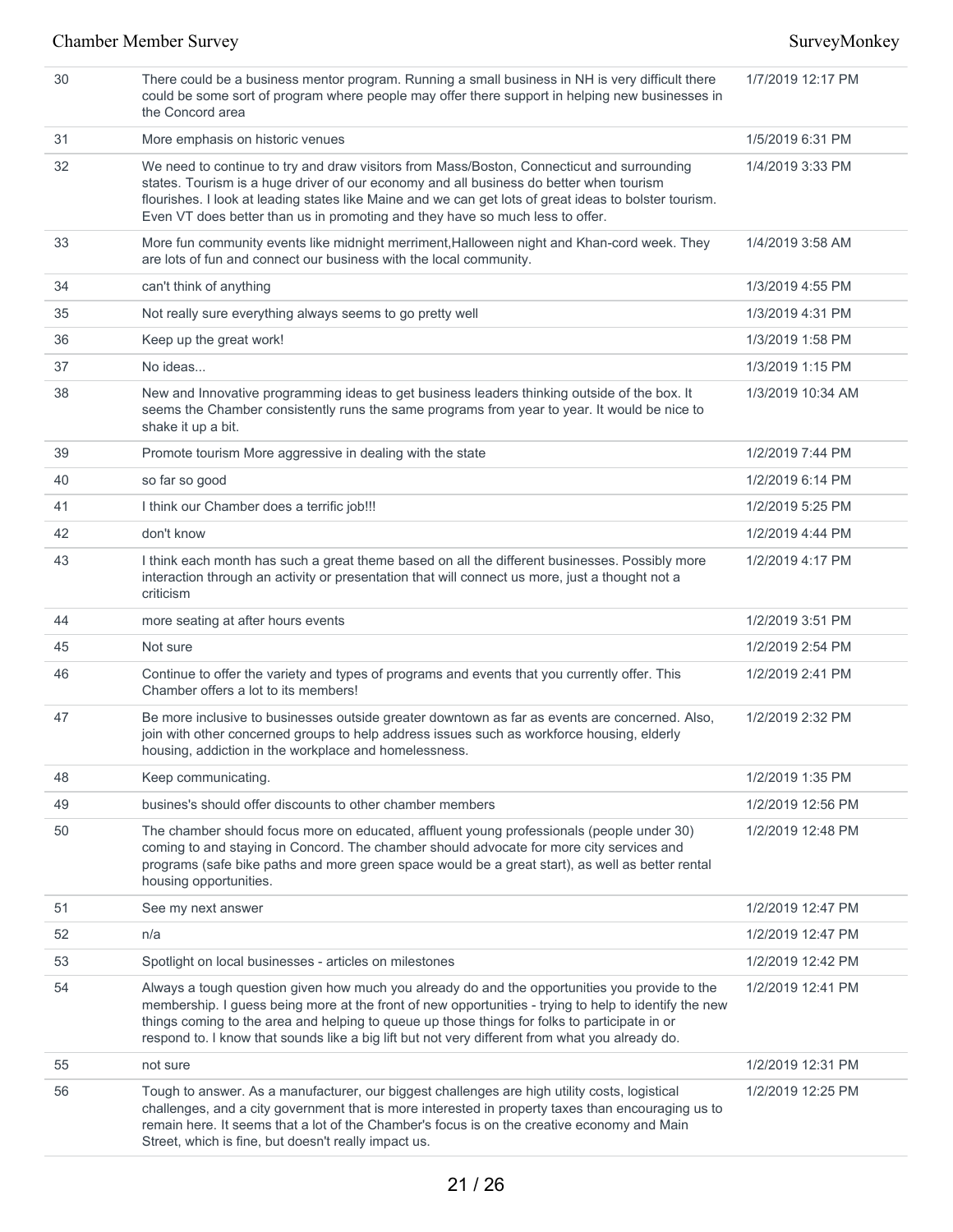| 57 | Part of advancing the economy should include engaging businesses in the 'health' of the region. A<br>business forum on health that addresses two key components would be great: 1. strategies on<br>helping businesses reduce healthcare costs/partnerships on population health initiatives 2.<br>engaging decision makers to 'invest' in the health of the community which ultimately impacts<br>economic drivers in the region | 1/2/2019 12:21 PM |
|----|-----------------------------------------------------------------------------------------------------------------------------------------------------------------------------------------------------------------------------------------------------------------------------------------------------------------------------------------------------------------------------------------------------------------------------------|-------------------|
| 58 | reaching the "greater" concord community- feels too concord centric sometimes                                                                                                                                                                                                                                                                                                                                                     | 1/2/2019 12:18 PM |
| 59 | more trips, better promoted.                                                                                                                                                                                                                                                                                                                                                                                                      | 1/2/2019 12:18 PM |
| 60 | We need to be having larger conversations around workforce - housing, recruitment, retention,<br>managing multi-generations. I think sometimes the programming is too technical or too light. I think<br>promoting education series that is affecting businesses and building cohorts of people committed<br>to change and improvement would help bring the business community even closer together.                              | 1/2/2019 12:18 PM |
| 61 | Offer more education based events                                                                                                                                                                                                                                                                                                                                                                                                 | 1/2/2019 12:16 PM |
| 62 | Local and state advocacy, lowering costs for non-profit membership, partnering with non-profits to<br>host/promote educational classes and trainings, don't just focus on Concord.                                                                                                                                                                                                                                                | 1/2/2019 12:16 PM |
| 63 | Get more people involved.                                                                                                                                                                                                                                                                                                                                                                                                         | 1/2/2019 12:15 PM |
| 64 | I think you are moving in the right direction. Seeing Cathy and Tim at area events is great!                                                                                                                                                                                                                                                                                                                                      | 1/2/2019 12:14 PM |
| 65 | More community events/exposure. Member to member events have limited value.                                                                                                                                                                                                                                                                                                                                                       | 1/2/2019 12:11 PM |
| 66 | I think you are doing a nice job. Thank you. I just can't make the time because between work and<br>family I am full.                                                                                                                                                                                                                                                                                                             | 1/2/2019 12:11 PM |
| 67 | Promoting the benefits of being a member                                                                                                                                                                                                                                                                                                                                                                                          | 1/2/2019 12:10 PM |
| 68 | ?                                                                                                                                                                                                                                                                                                                                                                                                                                 | 1/2/2019 12:10 PM |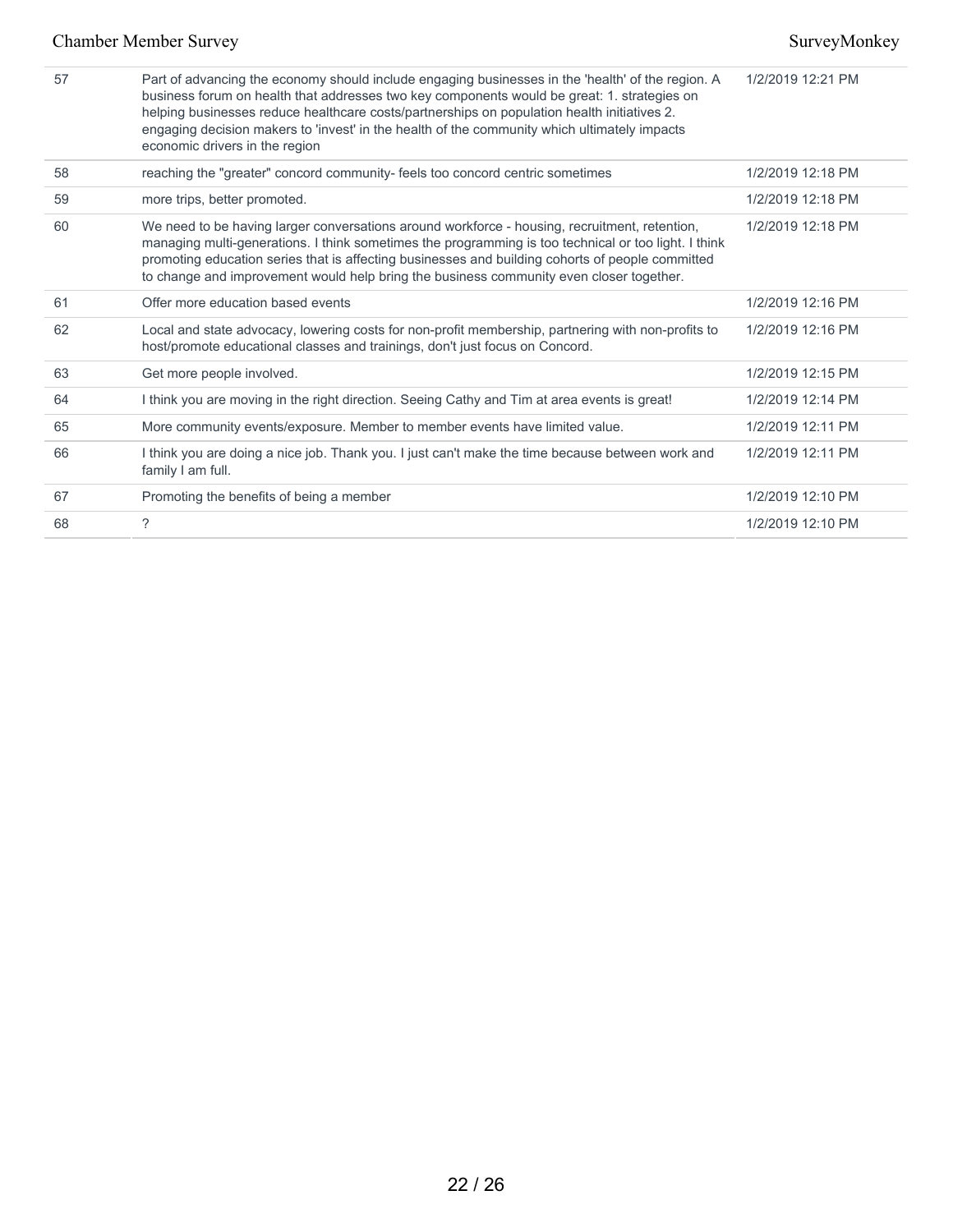# Q17 Is there anything we didn't ask that you would like to comment on?

Answered: 59 Skipped: 46

| #              | <b>RESPONSES</b>                                                                                                                                                                                                    | <b>DATE</b>        |
|----------------|---------------------------------------------------------------------------------------------------------------------------------------------------------------------------------------------------------------------|--------------------|
| $\mathbf{1}$   | n/a                                                                                                                                                                                                                 | 2/8/2019 3:06 PM   |
| 2              | no                                                                                                                                                                                                                  | 2/7/2019 10:10 AM  |
| 3              | no                                                                                                                                                                                                                  | 2/5/2019 11:23 AM  |
| 4              | Nope                                                                                                                                                                                                                | 2/1/2019 8:53 AM   |
| 5              | <b>No</b>                                                                                                                                                                                                           | 1/31/2019 10:27 PM |
| 6              | No. Keep up the good work                                                                                                                                                                                           | 1/31/2019 11:11 AM |
| $\overline{7}$ | no                                                                                                                                                                                                                  | 1/31/2019 8:25 AM  |
| 8              | I don't believe so.                                                                                                                                                                                                 | 1/30/2019 9:07 AM  |
| 9              | Nope                                                                                                                                                                                                                | 1/29/2019 8:50 PM  |
| 10             | No                                                                                                                                                                                                                  | 1/29/2019 4:49 PM  |
| 11             | No.                                                                                                                                                                                                                 | 1/28/2019 3:30 PM  |
| 12             | A potential for reducing the number of after hour events by two over the year. Maybe a<br>summer/winter "No Meeting"                                                                                                | 1/28/2019 2:55 PM  |
| 13             | Not really                                                                                                                                                                                                          | 1/25/2019 4:03 PM  |
| 14             | <b>No</b>                                                                                                                                                                                                           | 1/24/2019 12:05 AM |
| 15             | <b>No</b>                                                                                                                                                                                                           | 1/23/2019 10:50 AM |
| 16             | The Chamber Connections program is an excellent opportunity for a diverse group of businesses<br>of all sizes to come together to share knowledge and to learn about other business collaboration<br>opportunities. | 1/23/2019 7:54 AM  |
| 17             | Thank you for all you do.                                                                                                                                                                                           | 1/22/2019 5:00 PM  |
| 18             | <b>No</b>                                                                                                                                                                                                           | 1/22/2019 10:26 AM |
| 19             | <b>NA</b>                                                                                                                                                                                                           | 1/22/2019 10:21 AM |
| 20             | no                                                                                                                                                                                                                  | 1/21/2019 3:36 PM  |
| 21             | Nope                                                                                                                                                                                                                | 1/21/2019 2:15 PM  |
| 22             | No, I think the team at the Chamber is fantastic and truly committed to the mission.                                                                                                                                | 1/21/2019 11:19 AM |
| 23             | no                                                                                                                                                                                                                  | 1/19/2019 3:16 PM  |
| 24             | Nope                                                                                                                                                                                                                | 1/18/2019 12:07 PM |
| 25             | no                                                                                                                                                                                                                  | 1/15/2019 2:12 PM  |
| 26             | No, thank you                                                                                                                                                                                                       | 1/14/2019 9:37 AM  |
| 27             | I am truly enjoying my membership. Everyone is so pleasant and so accepting. All the business<br>owners are always eager to connect and help each other. It feels like a family more then a<br>membership!          | 1/7/2019 7:44 PM   |
| 28             | <b>No</b>                                                                                                                                                                                                           | 1/7/2019 3:22 PM   |
| 29             | No                                                                                                                                                                                                                  | 1/7/2019 12:17 PM  |
| 30             | The monthly website reports are really interesting and not something we get from any other<br>Chamber.                                                                                                              | 1/7/2019 10:03 AM  |
| 31             | No                                                                                                                                                                                                                  | 1/5/2019 6:31 PM   |
|                |                                                                                                                                                                                                                     |                    |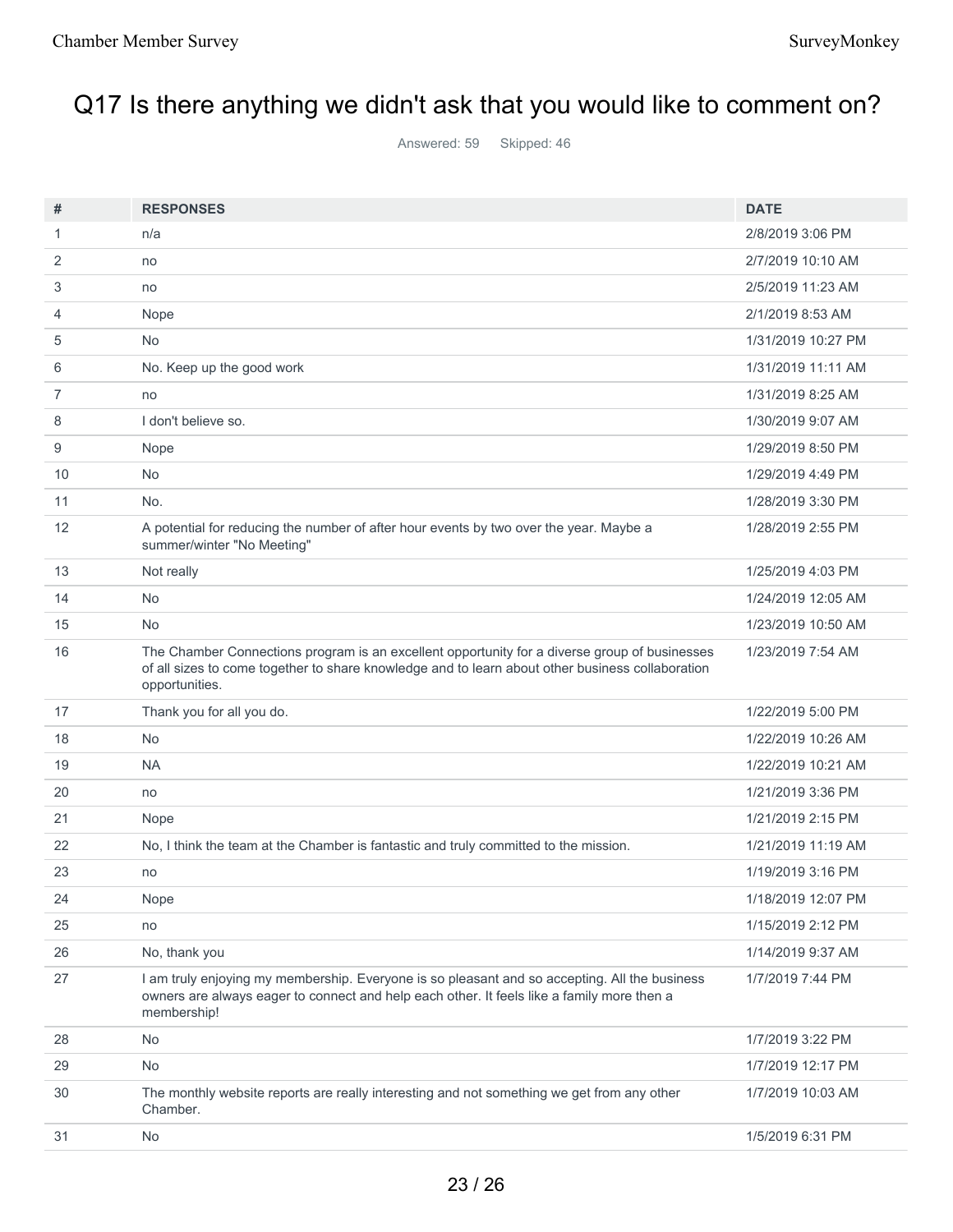### Chamber Member Survey Survey Survey Survey Survey Survey Survey Survey Survey Survey Survey Survey Survey Survey Survey Survey Survey Survey Survey Survey Survey Survey Survey Survey Survey Survey Survey Survey Survey Surv

| 32 | I'd like to see more marketing and promotional support. Marketing is expensive and small business<br>struggle to get the work out to potential customers. Pooling our efforts has great potential!                                                                                                           | 1/4/2019 3:33 PM  |
|----|--------------------------------------------------------------------------------------------------------------------------------------------------------------------------------------------------------------------------------------------------------------------------------------------------------------|-------------------|
| 33 | no thank you                                                                                                                                                                                                                                                                                                 | 1/3/2019 4:55 PM  |
| 34 | You need to push on Swensons granite some to host an outdoor business afterhours with tours of<br>the top of the hill.                                                                                                                                                                                       | 1/3/2019 4:31 PM  |
| 35 | Not at this time                                                                                                                                                                                                                                                                                             | 1/3/2019 1:58 PM  |
| 36 | No.                                                                                                                                                                                                                                                                                                          | 1/3/2019 1:15 PM  |
| 37 | no                                                                                                                                                                                                                                                                                                           | 1/3/2019 10:34 AM |
| 38 | No                                                                                                                                                                                                                                                                                                           | 1/2/2019 7:44 PM  |
| 39 | No                                                                                                                                                                                                                                                                                                           | 1/2/2019 5:25 PM  |
| 40 | no                                                                                                                                                                                                                                                                                                           | 1/2/2019 4:44 PM  |
| 41 | No                                                                                                                                                                                                                                                                                                           | 1/2/2019 4:17 PM  |
| 42 | <b>No</b>                                                                                                                                                                                                                                                                                                    | 1/2/2019 3:51 PM  |
| 43 | N/A                                                                                                                                                                                                                                                                                                          | 1/2/2019 2:54 PM  |
| 44 | The Chamber staff is professional, outgoing, knowledgeable and always helpful! They certainly<br>help make this Chamber a great asset tot the community!                                                                                                                                                     | 1/2/2019 2:41 PM  |
| 45 | See above                                                                                                                                                                                                                                                                                                    | 1/2/2019 2:32 PM  |
| 46 | no                                                                                                                                                                                                                                                                                                           | 1/2/2019 12:56 PM |
| 47 | As the incoming President of the Henniker Chamber of Commerce, one thing I would like to<br>explore is some satellite concord services and retail in Henniker.                                                                                                                                               | 1/2/2019 12:47 PM |
| 48 | n/a                                                                                                                                                                                                                                                                                                          | 1/2/2019 12:47 PM |
| 49 | We are blessed to have such an engaged business community here and the Chamber is at the<br>forefront of that initiative. You provide such a valuable intersection between business, community<br>and government (both local and state). Hard to identify any additional aspects that you need to<br>address | 1/2/2019 12:41 PM |
| 50 | no                                                                                                                                                                                                                                                                                                           | 1/2/2019 12:31 PM |
| 51 | don't think so.                                                                                                                                                                                                                                                                                              | 1/2/2019 12:18 PM |
| 52 | I would like to see InTown Concord become a sub-program of the Chamber. Always seems to be<br>a lot of finger pointing as to what belongs to whom and not very much collaboration.                                                                                                                           | 1/2/2019 12:18 PM |
| 53 | no                                                                                                                                                                                                                                                                                                           | 1/2/2019 12:16 PM |
| 54 | no                                                                                                                                                                                                                                                                                                           | 1/2/2019 12:16 PM |
| 55 | No                                                                                                                                                                                                                                                                                                           | 1/2/2019 12:15 PM |
| 56 | NO.                                                                                                                                                                                                                                                                                                          | 1/2/2019 12:14 PM |
| 57 | thanks for doing the survey.                                                                                                                                                                                                                                                                                 | 1/2/2019 12:11 PM |
| 58 | Are we doing anything to promoting larger businesses to come into our city. Is the restriction on<br>building height something that should be liftedlook to our south in Manchestereverything<br>being built down there is over 4 stories!                                                                   | 1/2/2019 12:10 PM |
| 59 | no thanks                                                                                                                                                                                                                                                                                                    | 1/2/2019 12:10 PM |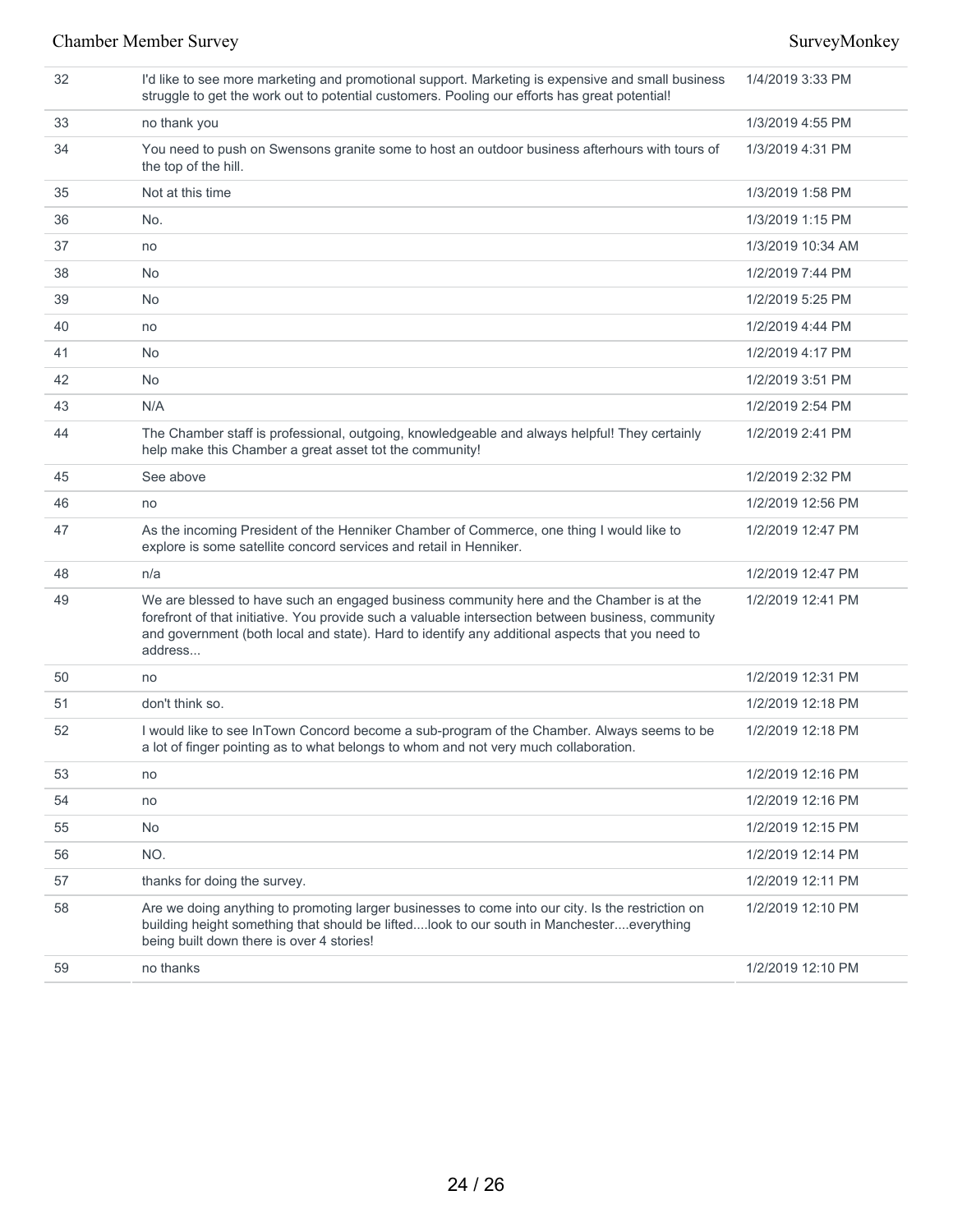

# Q18 How long have you been a member of the Chamber?

| <b>ANSWER CHOICES</b>  | <b>RESPONSES</b> |                |
|------------------------|------------------|----------------|
| New - 3 years          | 33.33%           | 34             |
| 4 - 10 years           | 18.63%           | 19             |
| More than 10 years     | 45.10%           | 46             |
| Don't know             | 3.92%            | $\overline{4}$ |
| Total Respondents: 102 |                  |                |